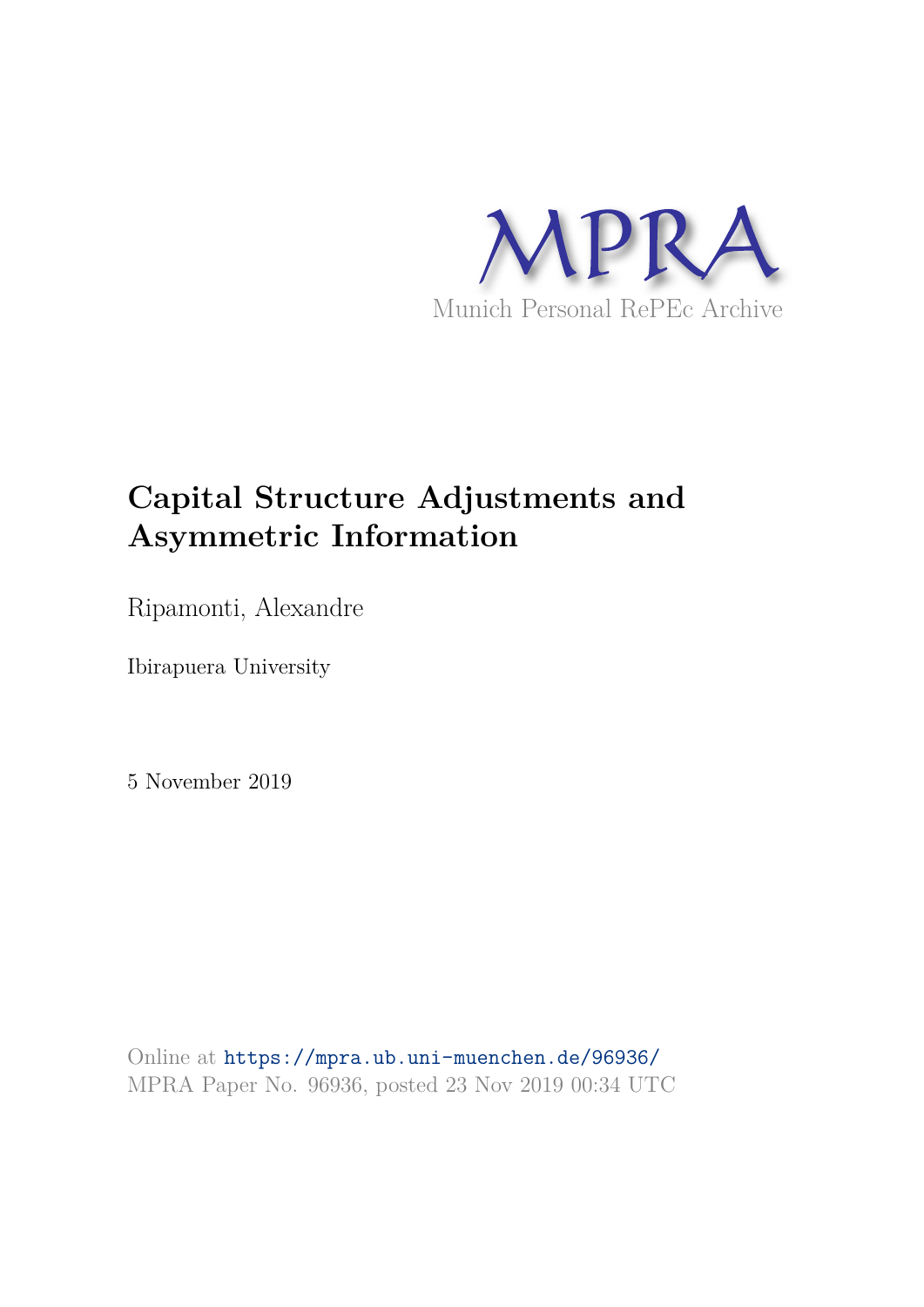# Capital Structure Adjustments and Asymmetric Information

Alexandre Ripamonti<sup>1</sup>

<sup>1</sup> Graduate Program in Management, Ibirapuera University, Sao Paulo, Brazil

Correspondence: Alexandre Ripamonti, Graduate Program in Management, Ibirapuera University, Sao Paulo, SP., 04661-100, Brazil. Tel: 55-11-5694-7984. E-mail: alexandre.ripamonti@ibirapuera.edu.br

| Received: October 7, 2019 | Accepted: October 30, 2019                 | Online Published: November 5, 2019 |
|---------------------------|--------------------------------------------|------------------------------------|
| doi:10.5539/ijef.v11n12p1 | URL: https://doi.org/10.5539/ijef.v11n12p1 |                                    |

# **Abstract**

The findings of this paper suggest another reason for capital structure adjustments besides the Trade-Off and Pecking Order theories propositions because asymmetric information impacts capital structure changes and deviations only for a quarter whilst stationarity impacts them for 4 quarters, even when controlled. Asymmetric information has been measured by Corwin-Schultz bid ask spread estimator and capital structure target as the mean of debt-to-equity ratio of 262 Nyse non-financial and non-regulated companies and their industries during 91 quarters. The data were analyzed with Johansen-Fisher panel cointegration. The capital structure deviations last from 2 to 4 quarters and move toward a target.

**Keywords:** capital structure adjustments, Corwin-Schultz bid-ask spread estimator, asymmetric information, Johansen-Fisher panel cointegration, dynamic trade-off theory, market microstructure

# **1. Introduction**

## *1.1 The Problem*

The seminal works on capital structure (Modigliani & Miller, 1958; 1963; Myers & Majluf, 1984), optimal capital ownership structure (Jensen & Meckling, 1976), and stock market development (Demirgüc-Kunt & Maksimovic, 1996) that state the difference in quality and quantity of information among managers, investors, and informed and uninformed traders (Akerlof, 1970), have developed relevant roles in capital structure theories, either as an extremely rigid assumption of a perfect market or following hierarchical choices and tax shield issues.

In capital structure adjustments (Leary & Roberts, 2005; Dang & Garret, 2015), asymmetric information has been studied as an important variable of capital structure adjustment toward its target (Byoun, 2008; Faulkender, Flannery, Hankins, & Smith, 2012; Dang, Kim, & Shin, 2014).

However, there could be a void in studying capital structure adjustments with the use of a specific asymmetric information measure (Andres, Cumming, Karabiber, & Schweizer, 2014) beyond its effects, or proxies of differences of adjustment toward a target (Byoun, 2008; Dang & Garret, 2015).

Considering this, the study of microstructure market theory (Hasbrouck, 1988; 1991; 2007) was undertaken that lead to the development of certain measures of asymmetric information (Roll, 1984; Easley & O´Hara, 1991), which were related to several relevant finance subjects (Easley, O´Hara, & Srinivas, 1998; Easley, Hvidkjaer, & O´Hara, 2002; Easley & O´Hara, 2004). Among such measures, the private information PIN Score (Easley, Hvidkjaer, & O´Hara, 2002) is a standard in literature, though it is occasionally restricted by the availability of intraday data and high computational challenges.

As alternative to this standard, there is the high-low bid-ask spread estimator of Corwin-Schultz, a consistent and validated measure that simplifies the asymmetric information measurement (Corwin & Schultz, 2012a; 2012b) and has been studied in several methods (Maskara & Mullineaux, 2011; Lin, 2014; Zhang, Yang, Su, & Zhang, 2014; Cerqueira & Pereira, 2014; Ripamonti, 2016) using companies' data of the United States of America (the U.S.) for the period 1926 to 2014 (Corwin & Schultz, 2012b).

The aim of this study is to examine capital structure adjustments using an asymmetric information measure, supposing that higher asymmetric information leads to a lower capital structure speed of adjustment (Modigliani & Miller, 1963). This hypothesis is based on the assumption that asymmetric information represents additional adjustment costs (Devos, Rahman, & Tsang, 2017) to the bond or stock markets.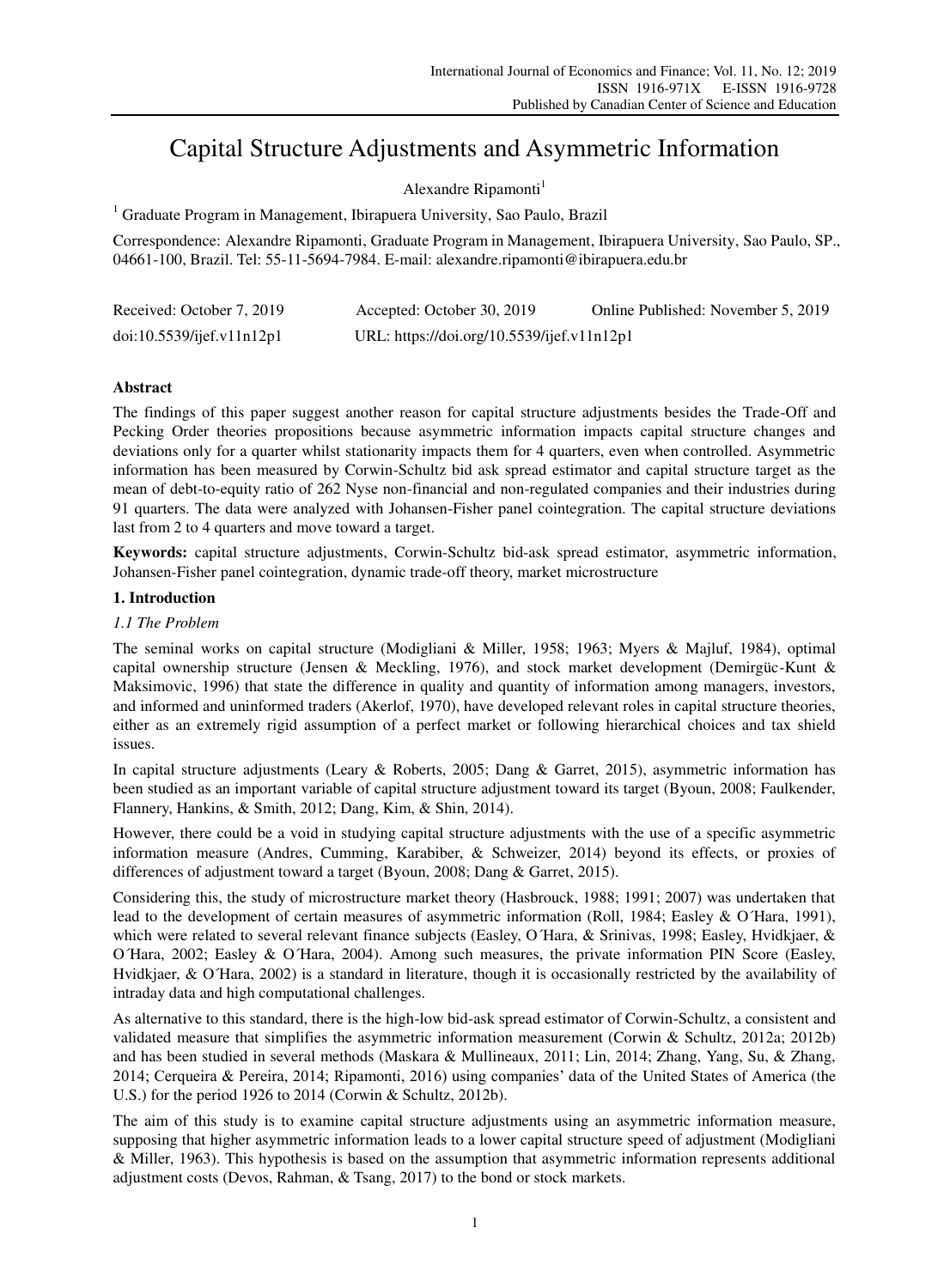In order to prevail over the effects of the stock market developments (Demirgüc-Kunt & Maksimovic, 1996; Demirgüc-Kunt, Feyen, & Levine, 2013), the sample is selected from the most liquid shares of non-financial and non-regulated NYSE companies, during a stipulated period of time, the data for which could be consistently examined (Johansen, 1988; Johansen, 1991) and controlled for the main determinants of capital structure (Titman & Wessels, 1988).

#### *1.2 Theoretical Framework*

#### 1.2.1 Capital Structure Adjustments

Several tests have been conducted on capital structure target and its behaviour, subsequent to Modigliani and Miller (1963). The biases of adjustment costs, macroeconomic conditions, and econometric estimation were found as the main determinants of capital structure speed of adjustments.

Leary and Roberts (2005) found that capital structure adjustments significantly depend on costs, when compared to other variables. Similarly, Byoun (2008) observed that the existence of asymmetric information costs influence companies to adjust their leverage toward the target, and this influence is stronger when companies face a financial surplus or deficit, when the costs of issuing debt or stock rise or fall, as preconized by the pecking order theory.

DeAngelo, DeAngelo, and Whited (2011) found that the evolution of leverage reflects the sequence of investment outlays through a dynamic model which would replicate industry leverage better than other trade-off models. Dang, Kim, and Shin (2012) found that companies with large financing imbalances or investments, or low earnings volatility have a significantly faster adjustment speed toward heterogeneous leverage targets, considering that there are differential adjustment costs or asymmetric adjustments, depending on the firm's characteristics. In addition, they developed a dynamic panel threshold model with the estimation approach combining time-series techniques and advanced methods for dynamic panels.

Faulkender et al. (2012) mixed the effects of transaction costs and cash flow generation, and found that firms that generate larger cash flows have greater adjustment speeds. Dang, Kim, and Shin (2014) also documented that companies with high growth, large investments, small size, and volatile earnings reached higher speeds of adjustment of capital structure probably due to the lower adjustment costs that are shared with the transaction costs of accessing external capital markets. Lockhart (2014) found that a credit line is associated with cross-sectional variation in estimated speeds of adjustments of the target leverage because credit lines offer lower adjustment costs to under-levered firms. An, Li, and Yu (2015) state that the exposure to a crash-risk diminishes the issue of capital structure speed of adjustment.

Considering Chang et al. (2015), product market competition leads companies with weak governance structures to increase the speed of adjustment of leverages. Halling et al. (2016) argue that the capital structure movements are counter-cyclical and determined by several variables. Li and Tang (2016) observed that the predominance of credit default swap-CDS referenced clients' revenues determine the speed of capital structure adjustments as CDS dilutes information faster than credit ratings.

Mu et al. (2017) found that the manager's moral hazard could represent a significant variable that influences debt issue and the optimal capital structure. Oliveira et al. (2017) identified that the capital structure of a supplier changes two years before a bankruptcy and converts to an optimal one in the process of reorganization, which is consistent to the bargaining power theory. Seo and Chung (2017) observed that companies have adjusted their capital structure through equity repurchase, in order to increase the stock prices instead of changing or issuing new debt. In addition, financial distress and incentives to the managers are important variables for doing so.

Sorokina et al. (2017) studied the reasons why the banks in the U.S. generally keep discretionary capital at higher levels, when compared to what regulations impose on them, suggesting that the banks' capital structure have been influenced by traditional non-financial capital structure determinants, competition, loan portfolio diversification, and liquidity creation.

Bakke and Gu (2017) found that diversification plays a significant role in cash holdings, investment, and the capital structure of industrial companies, which suggests a different variable for estimating companies' leverage. Devos et al. (2017) examined the relationship between debt covenants and the speed of capital structure adjustments, and observed that these have a negative relationship, particularly in capital covenants and in companies with higher debt-equity ratios. Tao et al. (2017) tested the hypothesis of acquiring companies that consider an optimal capital structure during mergers or acquisitions, and found evidence consistent to the dynamic trade-off theory.

Versmissen and Zietz (2017) found that there was a target for capital structure in the real estate industry and the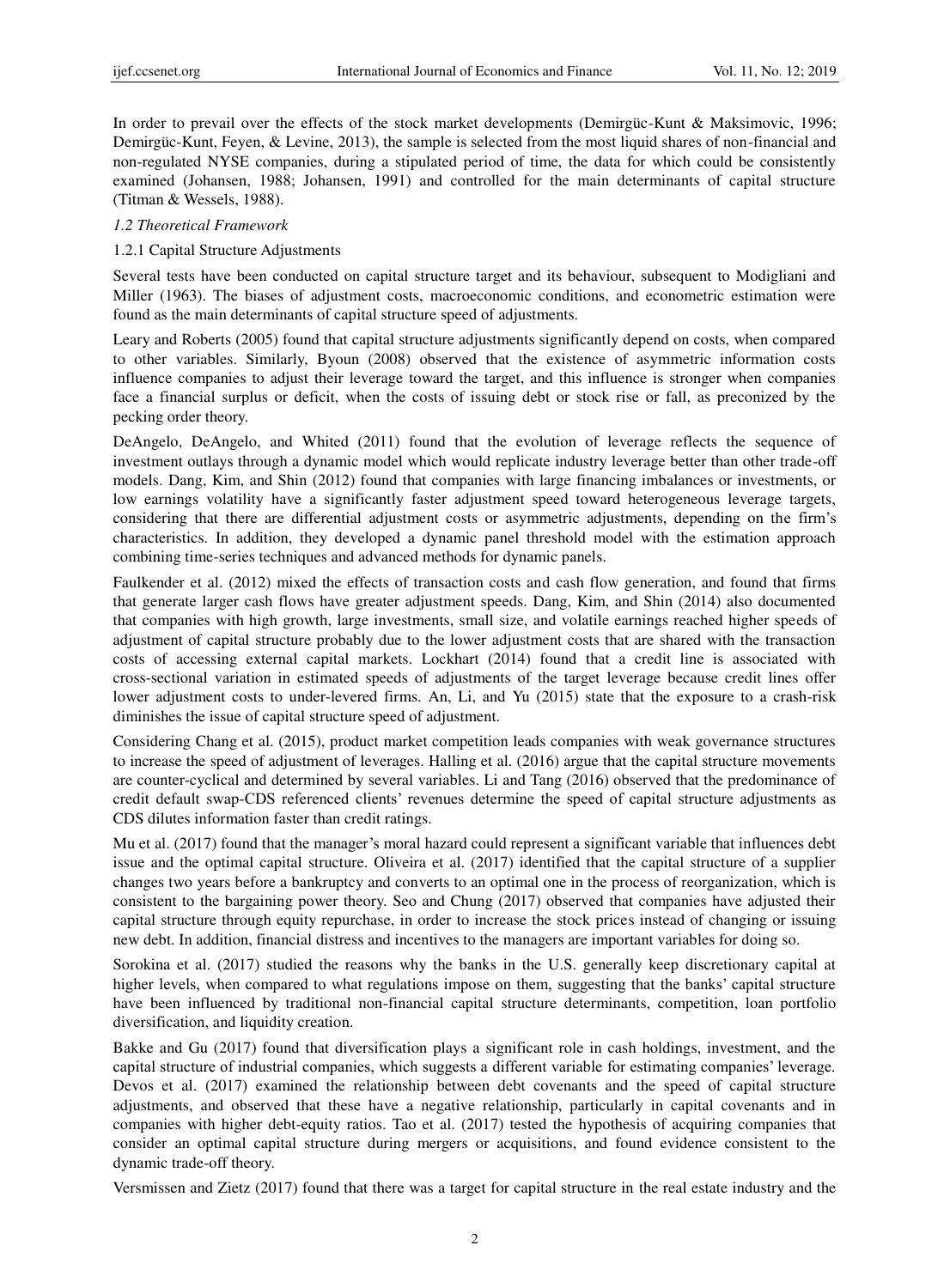speed for rebalancing such a structure toward the target is faster (0.6 a year), when compared to other industries, probably due to the dividend payout policy and the tangibility of assets in companies.

Cook and Tang (2010) observed that the speed of capital structure adjustment also depends on macroeconomic conditions, such as the term spread, default spread, gross domestic product - GDP growth rate, and dividend yield, although McMillan and Camara (2012) observed that multinational companies adjust their capital structure back to the target and lower than domestic companies, which could be related to return and leverage issues. However, Öztekin and Flannery (2012) confirmed that a country's financial development affects capital structure adjustments in approximately half of the cases. Fier, McCullough, and Carson (2013) observed that there is a statistical relation between the deviations from target leverage and the activity of the internal capital markets in the property-casualty insurance industry.

The macroeconomic conditions, such as the government leverage and output of financial sector from business credit and equity, have been found by Graham, Leary, and Roberts (2014) as the historical determinants of capital structures. An, Li, and Yu (2015) have indicated a positive association between capital structure speed of adjustment and transparent information environment.

Considering banks, Lepetit, Saghi-Zedek, and Tarazi (2015) observed that banks with additional control rights, prefer drawing on earnings, in order to adjust their capital structure, mainly in countries with weaker shareholder protection or family-owned banks. Faulkender and Smith (2016) found empirical evidence that confirm the trade-off theory from the positive association between leverage and a country's tax rate. Schepens (2016) found that a reduction in tax shields of debts improve the issue of equity, leverage ratios, and credit risks of Belgian banks, which is consistent to the static trade-off theory. Shah et al. (2017) tested the hypothesis of the efficiency of law courts associated with managers' aversion to bankruptcy in a few countries, and found that the long-term leverage is negatively and significantly associated with the judiciary efficiency combined with the rights of creditors.

However, they found that the efficiency of the judiciary is positively associated with such leverage. Mai, Meng, and Ye (2017) found that regional development in China is a determinant for capital structure speed of adjustment, after analysing 783 listed companies' data from 2000 to 2014.

Sabiwalsky (2010) estimated capital targets throughout nonlinear structural equation and show the biggest companies have time varying optimal capital structures. Hovakimian and Li (2011) argued that traditional methods overestimate the importance of target debt ratios and such a bias could be minimized by estimating debt ratios from historical fixed firm effect regressions, such as separately using target and lagged debt ratios, and using the coefficient on target debt ratio to test the trade-off theory, in a manner similar to the one used by Flannery and Hankins (2013), related to data base possible biases.

Throughout the simulation process, Yang (2013) argued that including an increase in shareholders' strength improves the capital structure model specification. The challenges in model specification have been highlighted by Dang, Kim, and Shin (2015) in the robustness of results on capital structure adjustment studies. Liu et al. (2017) incorporated an incomplete information set in a learning model of the capital structure and found that the level of an agent's learning is a relevant factor in maintaining debt under the optimal capital structure. Xu and Yang (2017) developed a model of real option considering the illiquidity risk of secondary debt markets and found that the optimal capital structure increases with liquidity constraints.

1.2.2 Market Microstructure and Corwin-Schultz Estimator

Market microstructure is the process by which investors' latent demands are ultimately translated into transactions (Madhavan, 2000) or the study of trading mechanisms used for financial securities (Hasbrouck, 2007). Asymmetric information is one of the most prominent themes in market microstructure (Hasbrouck, 2007), and its relevance has a positive association with structural, technological, and regulatory improvements, and in areas of investments, financing, and capital structure (Madhavan, 2000).

The trading activity in sequential and strategic trader asymmetric information models reveal part of the agent's private information (Hasbrouck, 2007).

Roll's (1984) model uses the price of an asset to estimate the effective bid-ask spread, which contains the asymmetric information and is represented by the following equation: =  $2\sqrt{(-\text{cov})}$ , where cov is the first-order serial covariance of price changes. French and Roll (1986) solved the minor sample bias of the former model to propose a new one, with the following equation: Spread= Var+ 2 cov. Several studies measure and offer improvements focusing on asymmetric information (Glosten & Milgron, 1985; Glosten & Harris, 1988; Hasbrouck, 1988; 1996; Hasbrouck, 1999) (Hasbrouck & Seppi, 2001; Hasbrouck & Saar, 2009; Roll &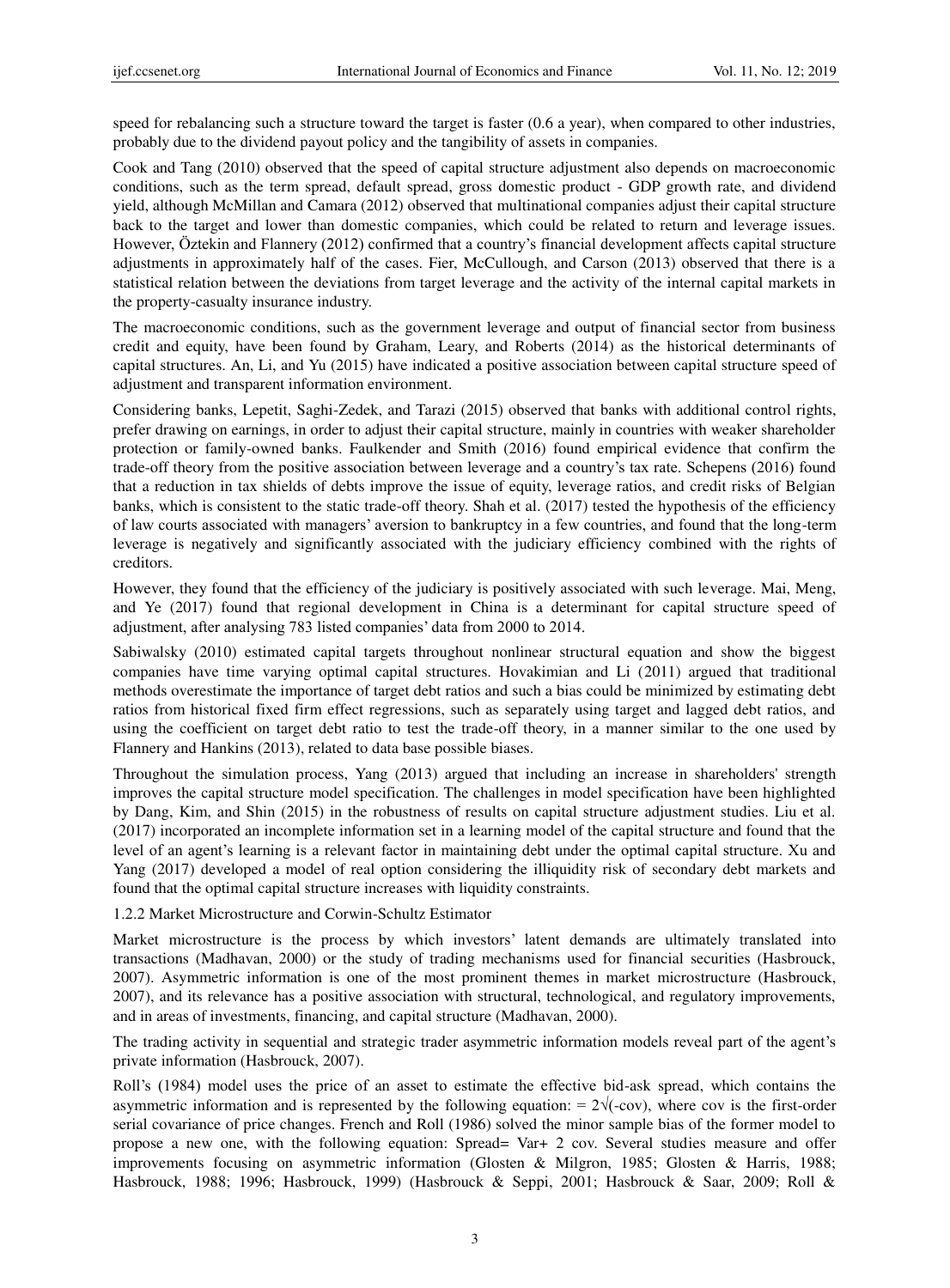Subrahmanyam, 2009; Hasbrouck & Saar, 2013).

Another measure of asymmetric information is the probability of information-based trading–PIN, which was developed by Easley, Kiefer, and O´Hara (1997) and became a standard in financial literature. Such a measure is based on the level and first difference of intraday asset prices, quantity of buy and sell, as well as the algorithm of Lee and Ready (1991). Several studies have shown the relevance of asymmetric information on the main themes of finance (Easley, Hvidkjaer, & O´Hara, 2002; Easley, O´Hara, & Srinivas, 1998; Easley & O´Hara, 2004; Chan, Menkveld, & Yang, 2008).

In order to facilitate the computational process of asymmetric information, Corwin and Schultz (2012a) developed a bid-ask spread estimator from the daily high and low prices. Such a measure is based on the opening and closing, high and low prices of securities and has been presented in the following specification:

$$
S = \frac{2(e^{\alpha} - 1)}{1 + e^{\alpha}} \tag{1}
$$

$$
\alpha = \frac{\sqrt{2\beta} - \sqrt{\beta}}{3 - 2\sqrt{2}} - \sqrt{\frac{\gamma}{3 - 2\sqrt{2}}}
$$
\n(2)

$$
\beta = E \left\{ \sum_{j=0}^{1} \left[ \ln \left( \frac{H_{t+j}^{0}}{L_{t+j}^{0}} \right) \right]^{2} \right\}
$$
\n(3)

$$
\gamma = E\left\{\sum_{j=0}^{1} \left[ \ln \left( \frac{H_{t,t+1}^{0}}{L_{t,t+1}^{0}} \right) \right]^{2} \right\}
$$
\n
$$
(4)
$$

where the bid-ask spread estimator is based on (1), S is the spread, e is the natural logarithm (e basis) of x,  $\alpha$  is obtained from (2), β from (3), and γ from (4), and H and L are the observed high and low stock prices, respectively. The authors tested their measure in several countries (Corwin & Schultz, 2012b) and made available the monthly/share stock market spreads for a wide range of shares in the U.S. They also derived their measure into a non-negative and overnight adjusted spread. The measures have been tested in abnormal returns, tangible economic gains and emerging markets, and for their consistency and financial reporting quality (Maskara & Mullineaux, 2011; Karstanje, Sojli, Tham, & Van Der Wel, 2013; Lin, 2014; Zhang, Yang, Su, & Zhang, 2014; Cerqueira & Pereira, 2014; Ripamonti, 2016).

This study is significantly different from the studies on the standard in capital structure adjustments (Leary & Roberts, 2005; Byoun, 2008; Dang & Garret, 2015) as it promotes the substitution of capital structure estimation for the direct measurement of capital structure. In addition, the target is represented by the cross-section and industry average debt to equity ratio for the entire period, and the deviations computed from such an average and the debt to equity ratio of the former quarter. A proposition such as this has the specific goal of enriching the essential characteristics of debt to equity ratio (Granger, 1981; Sabiwalsky, 2010), and allows to completely capture such features through cointegration techniques (Granger, 2010) and as a new alternative to the assumption of asset, debt, or stock issuance adjustment (Dang & Garret, 2015).

The sample used in this study consists of 264 non-financial and non-regulated NYSE companies' data for 91 quarters. Johanser-Fisher panel cointegration was implemented on this sample data. The findings show that the capital structure changes are negatively and significantly associated with asymmetric information, while the deviation from the cross-section and the industry's capital structure targets are positively and significantly associated with asymmetric information. These two findings are consistent to the findings of other studies (DeAngelo, DeAngelo, & Whited, 2011; Hovakimian & Li, 2011; Dang, Kim, & Shin, 2012; 2014).

This paper is divided method, that provides the characteristics of panel cointegration, and basic information on data and sample; results, with an analysis and discussion of the main findings; and concluding remarks, where the main theoretical and practical implications are presented.

#### **2. Method**

#### *2.1 Johansen-Fisher Panel Cointegration*

Cointegration is a long run relationship with a short run error correction vector, among non-stationary variables through their residuals' stationarity (Granger, 2010) and have been developed from unit root tests (Granger, 1981; Dickey & Fuller, 1981) through a single equation approach (Engle & Granger, 1987), multiple equation approach (Johansen, 1988; 1991), and Fisher-Johansen panel cointegration tests that allow for heterogeneity and multiple cointegrating vectors (Larsson, Lyhagen, & Lothgren, 2001).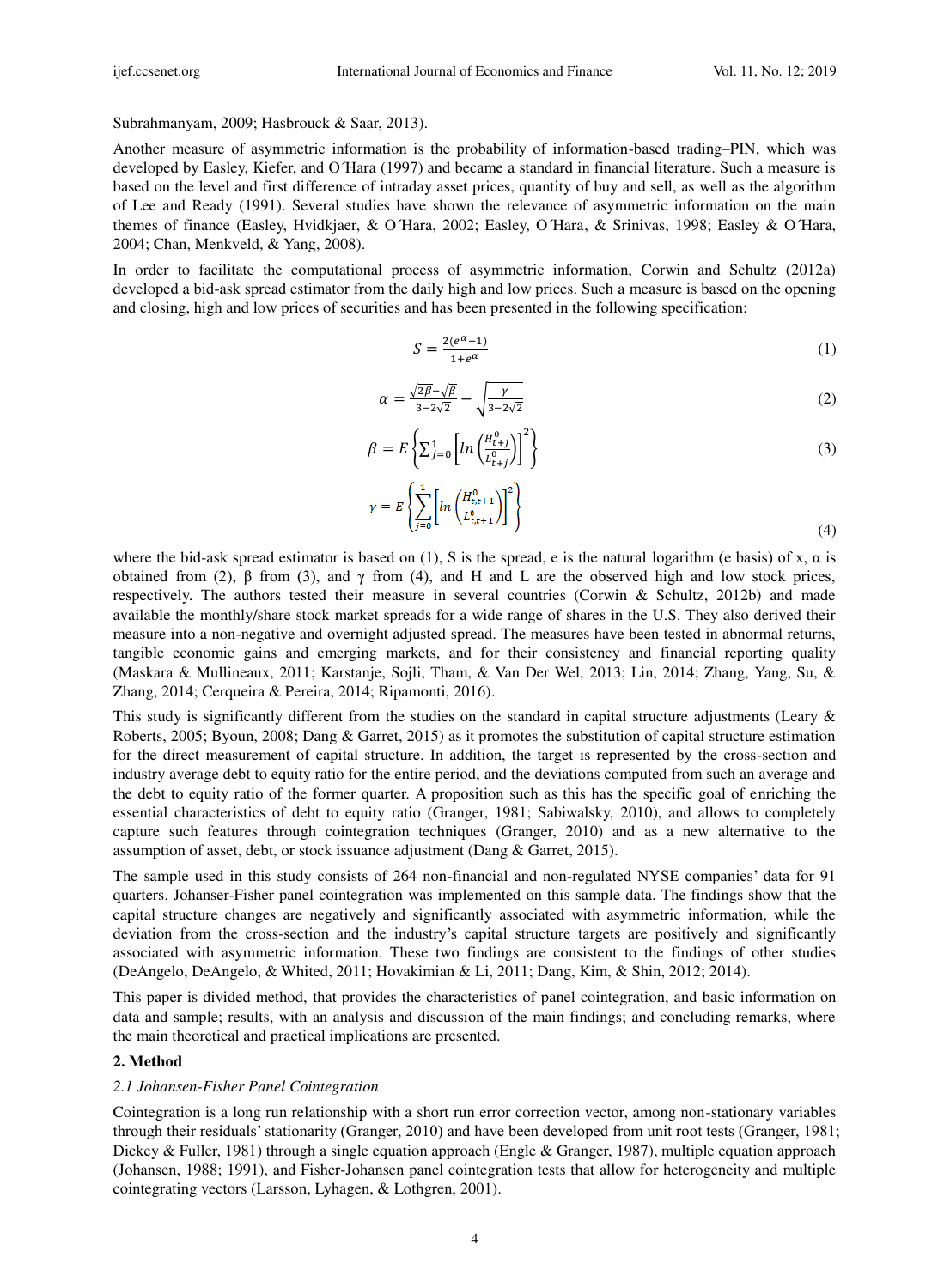Panel cointegration can be classified into residual-based and system panel cointegration tests (Örsal & Arsova, 2017). The system tests allow the assessment of the number of ranks and the equation of a long run relationship between variables (Örsal & Arsova, 2017), and have been applied in several studies.

Altunbas et al. (2016) applied the Westerlund panel cointegration techniques to ascertain that bank capital is positively associated with earning assets. Burret et al. (2016) also applied the Westerlund panel cointegration test to examine the financial sustainability of German states.

On the other hand, Li and Lin (2016) applied the IPS, Fischer-augmented Dickey-Fuller-ADF, Fischer-Phillips-Perron-PP, CADF unit root tests, and Pedroni panel cointegration using the fully modified ordinary least squares-FMOLS estimation method to test the long-term relationship among energy patents, prices, and GDP in China. Liu and Zhang (2016) examined the different banking market developments and insurance activities in several countries using Fisher panel cointegration with generalized method of moments-GMM estimation method, and Ahmad et al. (2017) applied the Pedroni and Johansen-Fisher panel cointegration tests to estimate the long run relationship among foreign direct investments, house consumption, exchange rate, gross capital, and GDP in the Brazil, Russia, India and China- BRIC countries.

Drakos et al. (2017) applied the dynamic panel cointegration model to assess the long run equation of savings and investments in 14 European Union countries, whereas Konopczak and Welfe (2017) applied three different kinds of panel cointegration models, including the Fisher-type Johansen test, in order to measure the long rung relationship among price, productivity, wages, and mark-up levels in four European countries.

Finally, Lim and Basnet (2017) applied the Fisher-ADF to assess the stationarity and Pedroni's panel cointegration tests to set the cointegration equation for GDP, consumption and remittances per capita, trade openness, and financial development of South-Asian countries, while Örsal and Arsova (2017) developed a new panel cointegration test based on individual likelihood ratios, and found reasonable properties, which were tested on a sample of exchange rates of developed and developing countries.

In this study, the Johansen-Fisher panel cointegration model (Larsson, Lyhagen, & Lothgren, 2001) has been applied with an error correction model specification (5), where the panel's maximum likelihood and trace tests can be obtained as the average of each cross-sectional test, even in the presence of heterogeneity (Örsal & Arsova, 2017), when compared to the likelihood ratio critical value asymptotic statistics from Larsson et al. (2001). In the vector error correction model-VECM specification without an intercept and a trend similar to (5), first part of the equation represents the variable's short run error correction mechanism, second one refers to the long run relationship vector, and last one is the disturbance term.

We gathered financial data from information services and the asymmetric information data from the Corwin-Schultz (2012b) supplementary materials. The data analysis has been made on Eviews9 (group statistics, Johansen cointegration test, test type – Fisher).

$$
\Delta Y_{i,t} = \Pi_i Y_{i,t-1} + \sum_{k=1}^{n} \Gamma_{ik} \Delta Y_{i,t-k} + v_{i,t},
$$
\n(5)

#### *2.2 Sample and Data*

Data of 264 non-financial and non-regulated NYSE listed companies from the second quarter of 1994 to the fourth quarter of 2016 have been analysed. The sample considered only the most liquid shares in the respective composite index. Although financial companies are found (Sorokina, Thornton Jr, & Patel, 2017) to have the same non-financial determinants in their capital structure and identical capital structure targets, this study excluded these features as well as the regulated industries due to evident regulatory issues.

The averages debt to equity ratio for the whole period of each cross-section and industry, have been considered as the target capital structure, as an alternative to literature on estimating the same (Leary & Roberts, 2005; Byoun, 2008; Dang & Garret, 2015). This choice intended to achieve the fundamentals of leverage variable (Granger, 1981; Sabiwalsky, 2010), in order to avoid increasing noisy residuals and also to allow a better cointegration estimation (Granger, 2010) that is beyond the control of different adjustments due to debt, assets, or equity (Dang & Garret, 2015). Another relevant issue is that standard capital structure estimation considers traditional determinants that are assumed to be control variables in this study.

The actual capital structure has been computed based on the former, in order to measure the level of integration of asymmetric information on the variation of capital structure, without considering any target.

The actual capital structure less the average of the whole period represents the deviation from the target capital structure and is intended to show how the adjustments behave for each company, particularly how the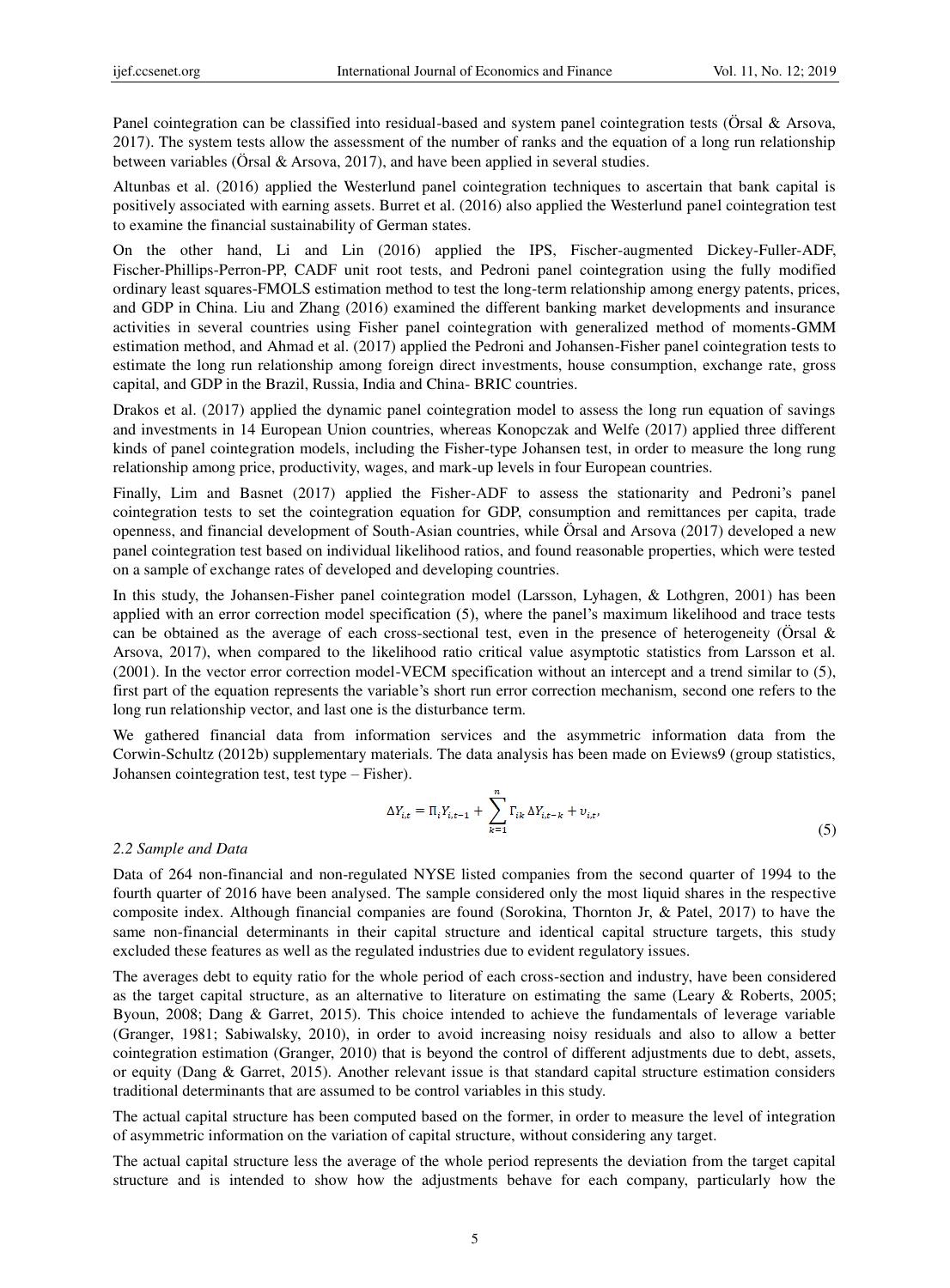asymmetric information could cointegrate.

A similar theory has been applied to the industry capital structure target, as the average of each industry for the whole period has been used for the computation of deviation and to measure the impact of asymmetric information on adjustments.

Corwin and Schultz (2012b) computed and published the asymmetric information measure from non-negative and overnight adjusted bid-ask spread estimator (S\_2) for the U.S. stock market from the first quarter of 1926 to the fourth quarter of 2014. This study used the source of " $S_2$ " variable, in addition to different width as the Johansen-Fisher panel cointegration model allows for heterogeneity (Larsson, Lyhagen, & Lothgren, 2001).

The variables used in the variation and deviation of debt to equity ratio, and that of asymmetric information variation have been analysed as model restricted variables (Johansen, 1988; 1991), while the traditional determinants of capital structure (Titman & Wessels, 1988) representing the growth opportunities set, size and return are entered into the model as unrestricted variables that control companies' characteristics.

Table 1. Variables

| <b>Variable</b> | <b>Description</b>                                                                                  | <b>Measure</b>                 |
|-----------------|-----------------------------------------------------------------------------------------------------|--------------------------------|
| 1-VAR DE        | Variation of debt/equity ratio                                                                      | $1 - (DE_{it}/DE_{it-1})$      |
| DE-AV_ID_DE     | Deviation from the target                                                                           | $DE_{it} - \frac{DE_i}{T}$     |
| DE-AV IND DE    | Deviation from the industry's target                                                                | $DE_{it} - \frac{DE_{ind}}{T}$ |
| S <sub>2</sub>  | Asymmetric information measure, CS bid ask spread estimator, non-negative and overnight<br>adjusted | Equation $(1)$                 |
| MB              | Market-to-book ratio                                                                                | $P_{it}/BOOK_{it}$             |
| <b>SIZE</b>     | Size                                                                                                | Ln (revenues)                  |
| <b>RETURN</b>   | Variation of stock price                                                                            | $P_{it}/P_{it-1}$              |

Source: Author.

#### *2.3 Descriptive Statistics*

The variation in the mean capital structure was found to be 0.23 higher than the previous quarter, while such a movement clearly seems to be a forward company´s and industry´s target one, as the mean of deviation from both targets are close to zero, as presented in table 2. The asymmetric information measure was found to be approximately 0.02 per quarter, with a return of 0.13 per quarter - 6.99 for market to book ratio and 15.56 for size on an average.

| Capital structure changes | 1-VAR_DE     | $S_2$    | <b>MB</b>    | <b>SIZE</b> | <b>RETURN</b> |
|---------------------------|--------------|----------|--------------|-------------|---------------|
| Mean                      | $-0.235775$  | 0.020539 | 6.993106     | 15.56039    | 0.132375      |
| Median                    | 0.027360     | 0.017754 | 3.074481     | 15.51931    | 0.096802      |
| Maximum                   | 1.000000     | 0.302415 | 9119.562     | 20.08545    | 14.66190      |
| Minimum                   | $-5.993.088$ | 0.001921 | 0.000000     | 10.84805    | 0.000000      |
| Std. Dev.                 | 8.562572     | 0.011957 | 108.8491     | 1.498549    | 0.201203      |
| <b>Skewness</b>           | $-6.236.870$ | 4.421949 | 72.41652     | 0.096376    | 44.07542      |
| Kurtosis                  | 4077.528     | 56.07861 | 5791.788     | 2.629201    | 3136.291      |
| Jarque-Bera               | $6.01E + 09$ | 1047346. | $1.21E+10$   | 63.17069    | 3.55E+09      |
| Probability               | 0.000000     | 0.000000 | 0.000000     | 0.000000    | 0.000000      |
| Sum                       | $-2.046.761$ | 178.2979 | 60707.15     | 135079.7    | 1149.148      |
| Sum Sq. Dev.              | 636397.2     | 1.240986 | $1.03E + 08$ | 19492.23    | 351.3911      |
| Observations              | 8681         | 8681     | 8681         | 8681        | 8681          |
| Deviation from the target | DE-AV_ID_DE  | $S_2$    | <b>MB</b>    | <b>SIZE</b> | <b>RETURN</b> |
| Mean                      | 1.02E-11     | 0.021373 | 6.430516     | 15.37679    | 0.100586      |
| Median                    | $-0.018024$  | 0.017153 | 2.914039     | 15.36020    | 0.068355      |
| Maximum                   | 141.9747     | 1.003980 | 9119.562     | 20.08545    | 14.66190      |
| Minimum                   | $-8.379.896$ | 0.000786 | 0.000000     | 9.096029    | 0.000000      |
| Std. Dev.                 | 1.556985     | 0.023746 | 82.83069     | 1.497936    | 0.152171      |

#### Table 2. Descriptive statistics

6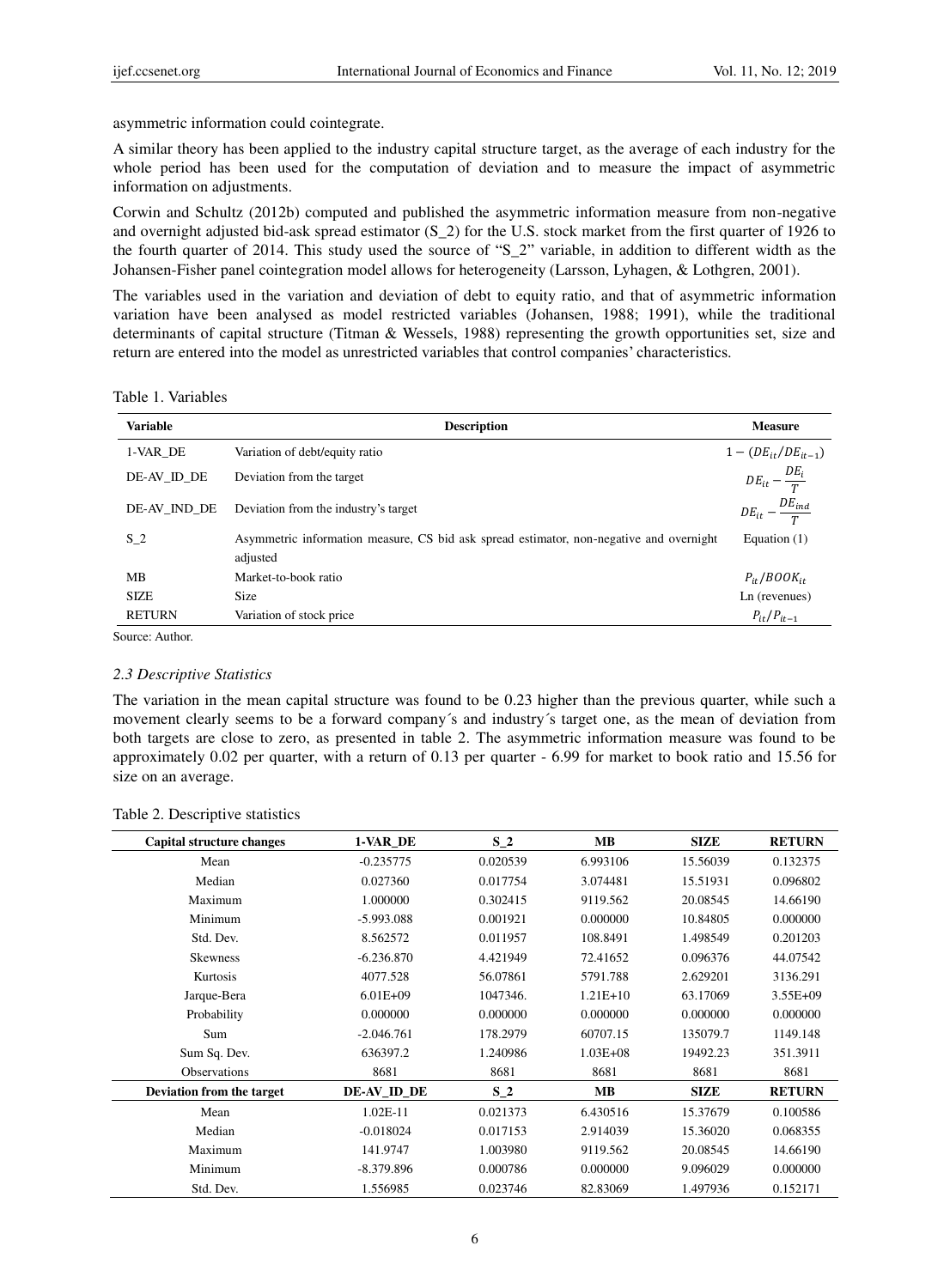| <b>Skewness</b>                      | 50.84690     | 17.75668     | 81.93020     | $-0.027195$ | 38.02522      |
|--------------------------------------|--------------|--------------|--------------|-------------|---------------|
| Kurtosis                             | 4014.636     | 535.3066     | 8166.842     | 3.123412    | 3501.299      |
| Jarque-Bera                          | $1.27E+10$   | $1.30E + 08$ | $5.29E+10$   | 14.43354    | $1.23E+10$    |
| Probability                          | 0.000000     | 0.000000     | 0.000000     | 0.000734    | 0.000000      |
| Sum                                  | 1.92E-07     | 234.9703     | 122379.2     | 292851.0    | 2416.469      |
| Sum Sq. Dev.                         | 45713.18     | 6.198734     | $1.31E + 08$ | 42731.16    | 556.2736      |
| Observations                         | 18858        | 10994        | 19031        | 19045       | 24024         |
| Deviation from the industry's target | DE-AV_IND_DE | $S_2$        | <b>MB</b>    | <b>SIZE</b> | <b>RETURN</b> |
| Mean                                 | 1.39E-11     | 0.021373     | 6.430516     | 15.37679    | 0.100586      |
| Median                               | $-0.067512$  | 0.017153     | 2.914039     | 15.36020    | 0.068355      |
| Maximum                              | 147.0882     | 1.003980     | 9119.562     | 20.08545    | 14.66190      |
| Minimum                              | $-3.266.409$ | 0.000786     | 0.000000     | 9.096029    | 0.000000      |
| Std. Dev.                            | 1.656336     | 0.023746     | 82.83069     | 1.497936    | 0.152171      |
| <b>Skewness</b>                      | 49.66412     | 17.75668     | 81.93020     | $-0.027195$ | 38.02522      |
| Kurtosis                             | 3691.112     | 535.3066     | 8166.842     | 3.123412    | 3501.299      |
| Jarque-Bera                          | $1.07E + 10$ | $1.30E + 08$ | $5.29E+10$   | 14.43354    | $1.23E+10$    |
| Probability                          | 0.000000     | 0.000000     | 0.000000     | 0.000734    | 0.000000      |
| Sum                                  | 2.61E-07     | 234.9703     | 122379.2     | 292851.0    | 2416.469      |
| Sum Sq. Dev.                         | 51733.24     | 6.198734     | $1.31E + 08$ | 42731.16    | 556.2736      |
| Observations                         | 18858        | 10994        | 19031        | 19045       | 24024         |

*Note*. Table 2 presents the descriptive statistics of variables segregated into three different samples (capital structure changes, deviation from the target, and deviation from industry's target). Capital structure changes refer to the sample with the variable [1-(debt/equity ratio of t / debt/equity ratio of t-1)]; deviation from the target is the sample with the variable (debt/equity ratio less average debt/equity ratio); and deviation from the industry's target is with the variable (debt/equity ratio less industry average debt/equity ratio). Individual sample refers to statistics for all non-missing observations for each series and common sample is any of the series in the group. Source: Author.

An increase in debt to equity ratio presented negative correlation to asymmetric information and returns, in addition to showing a positive correlation with market-to-book ratio and size. It can be assumed that asymmetric information has a relevant role in capital structure movements. A higher asymmetric information results in a higher adjustment toward a target, which is consistent to the theoretical framework. However, the deviation from the targets presented a positive correlation to asymmetric information. This confirms that the magnitude of asymmetric information generates deviations and subsequent adjustments on the capital structure of companies, including those related to their industries.

| <b>Changes</b> | 1-VAR_DE    | $S_2$       | MB          | <b>SIZE</b> | <b>RETURN</b> |
|----------------|-------------|-------------|-------------|-------------|---------------|
| 1-VAR DE       | 1.000000    | $-0.003873$ | 0.000883    | 0.011009    | $-0.001573$   |
| $S_2$          | $-0.003873$ | 1.000000    | $-0.008882$ | $-0.144852$ | 0.218601      |
| MB             | 0.000883    | $-0.008882$ | 1.000000    | $-0.010372$ | $-0.007825$   |
| <b>SIZE</b>    | 0.011009    | $-0.144852$ | $-0.010372$ | 1.000000    | $-0.094716$   |
| <b>RETURN</b>  | $-0.001573$ | 0.218601    | $-0.007825$ | $-0.094716$ | 1.000000      |
| <b>Target</b>  | DE-AV ID DE | $S_2$       | MB          | <b>SIZE</b> | <b>RETURN</b> |
| DE-AV_ID_DE    | 1.000000    | 0.143493    | $-0.005553$ | $-0.024306$ | 0.033362      |
| $S_2$          | 0.143493    | 1.000000    | $-0.007668$ | $-0.104191$ | 0.231447      |
| MB             | $-0.005553$ | $-0.007668$ | 1.000000    | $-0.004441$ | $-0.006832$   |
| <b>SIZE</b>    | $-0.024306$ | $-0.104191$ | $-0.004441$ | 1.000000    | $-0.068296$   |
| <b>RETURN</b>  | 0.033362    | 0.231447    | $-0.006832$ | $-0.068296$ | 1.000000      |
| Industry       | DE-AV_ID_DE | $S_2$       | MB          | <b>SIZE</b> | <b>RETURN</b> |
| DE-AV_IND_DE   | 1.000000    | 0.204609    | $-0.005397$ | 0.052270    | 0.042732      |
| $S_2$          | 0.204609    | 1.000000    | $-0.007668$ | $-0.104191$ | 0.231447      |
| MB             | $-0.005397$ | $-0.007668$ | 1.000000    | $-0.004441$ | $-0.006832$   |
| <b>SIZE</b>    | 0.052270    | $-0.104191$ | $-0.004441$ | 1.000000    | $-0.068296$   |
| <b>RETURN</b>  | 0.042732    | 0.231447    | $-0.006832$ | $-0.068296$ | 1.000000      |

# Table 3. Correlation matrix

*Note*. Table 3 presents the correlation matrix of variables segregated into the three different samples described in table 2. Source: Author.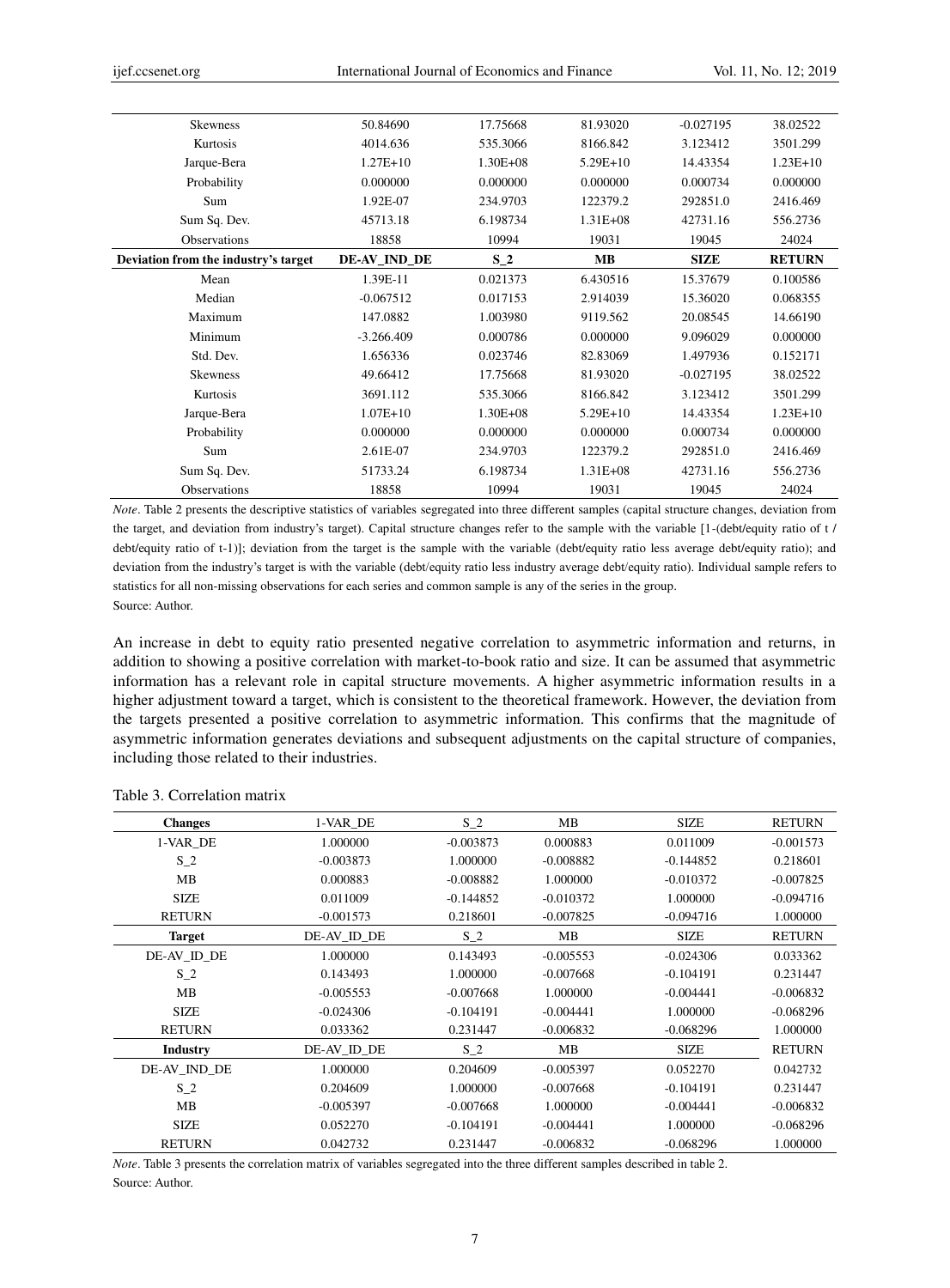### **3. Results**

One of the main assumptions of a cointegration system (Granger, 1981; Engle & Granger, 1987) is that the restricted variables are not stationary (Johansen, 1988; 1991). Table 4 shows that the ADF-Fisher test (Larsson, Lyhagen, & Lothgren, 2001) rejects the null of no-cointegration for all the examined variables. This is confirmed by the MAX and TRACE tests (Johansen, 1991) in their panel cointegration version (Larsson, Lyhagen, & Lothgren, 2001), the results of which show the existence of several ranks of cointegration for the unrestricted model, suggesting that the relationship between the variables can be expressed in four cointegration equations, as shown in table 4.

However, when the model is specified as a restricted one, where the capital structure changes or deviations with regard to the targets, asymmetric information are relevant variables, and when market-to-book M/B, size, and return are unrestricted and control variables, the Fisher-Rank test shows the existence of only one cointegration equation to explain such a relationship, as presented in Table 4.

In addition, the results of unit root tests for capital structure changes and deviations from targets mean that the behaviour of the debt to equity ratio is at all times target forward, consistent to the trade-off theory (Modigliani & Miller, 1963); and the industry target is also expected to be attained, which could be due to competition issues (Chang, Chen, Chou, & Huang, 2015) or different sort of target estimation (Sabiwalsky, 2010).

Combining such evidence with the optimal lag choice information criterion and the restricted model lags chosen from Table 4, it is possible to observe that the capital structure adjustments could occur between the second and fourth quarters.

Model 1 in Table 4 presents the negative and significant association between capital structure changes and asymmetric information. Specifically, it refers to the increase of debt-to-equity ratio (in this case represented by more negative figures), which is determined by the increasing asymmetric information in the same period of time. This asymmetric information loses significance from the second to fourth quarter, although the variable debt-to-equity ratio keeps the significance for determining the whole system, in a clear stationary process.

The inverted relationship sense of "S\_2" and the capital structure changes related to the actual quarter confirm "target forwarding" in the subsequent quarters. The capital structure changes or "S  $2$ " invert the signal of the first quarter, reinforcing the movement of capital structure adjustment toward a target.

Similar results were found by Andres et al. (2014) for a NASDAQ sample, while applying a proxy for asymmetric information and examining the data for pooled, fixed, and random effects traditional panel data methods, for a different period when compared to this study.

The influence of asymmetric information on capital structure adjustments is also consistent to the diminishing speed of adjustment in the disclosure environment as observed by An, Li, and Yu (2015) and the weak corporate governance structure (Grahan, Leary, & Roberts, 2014; Lepetit, Saghi-Zedek, & Tarazi, 2015).

The findings of the capital structure changes are confirmed by models 2 and 3 in table 4. Considering the cross-section and industry cases, asymmetric information has a positive and significant role in the deviation from the target. However, the relationships and their significance follow the same path as the former one, with inversion in sense and loss of significance for asymmetric information.

This study did not undertake a different estimation for the several financial crises. However, considering the findings of Cook & Tang (2010), it can be observed that the average deviations show similar behaviour in all situations, which could be explained by the easy access to the financial markets (Cook & Tang, 2010), liquidity of shares and stock market development (Demirgüc-Kunt & Maksimovic, 1996; Öztekin & Flannery, 2012), and the internal financial market (Fier, McCullough, & Carson, 2013). The influence of financial crises is also consistent to the dynamics of capital structure (DeAngelo, DeAngelo, & Whited, 2011; Hovakimian & Li, 2011) and the different characteristics at a company level (Dang, Kim, & Shin, 2012; Dang, Kim, & Shin, 2014).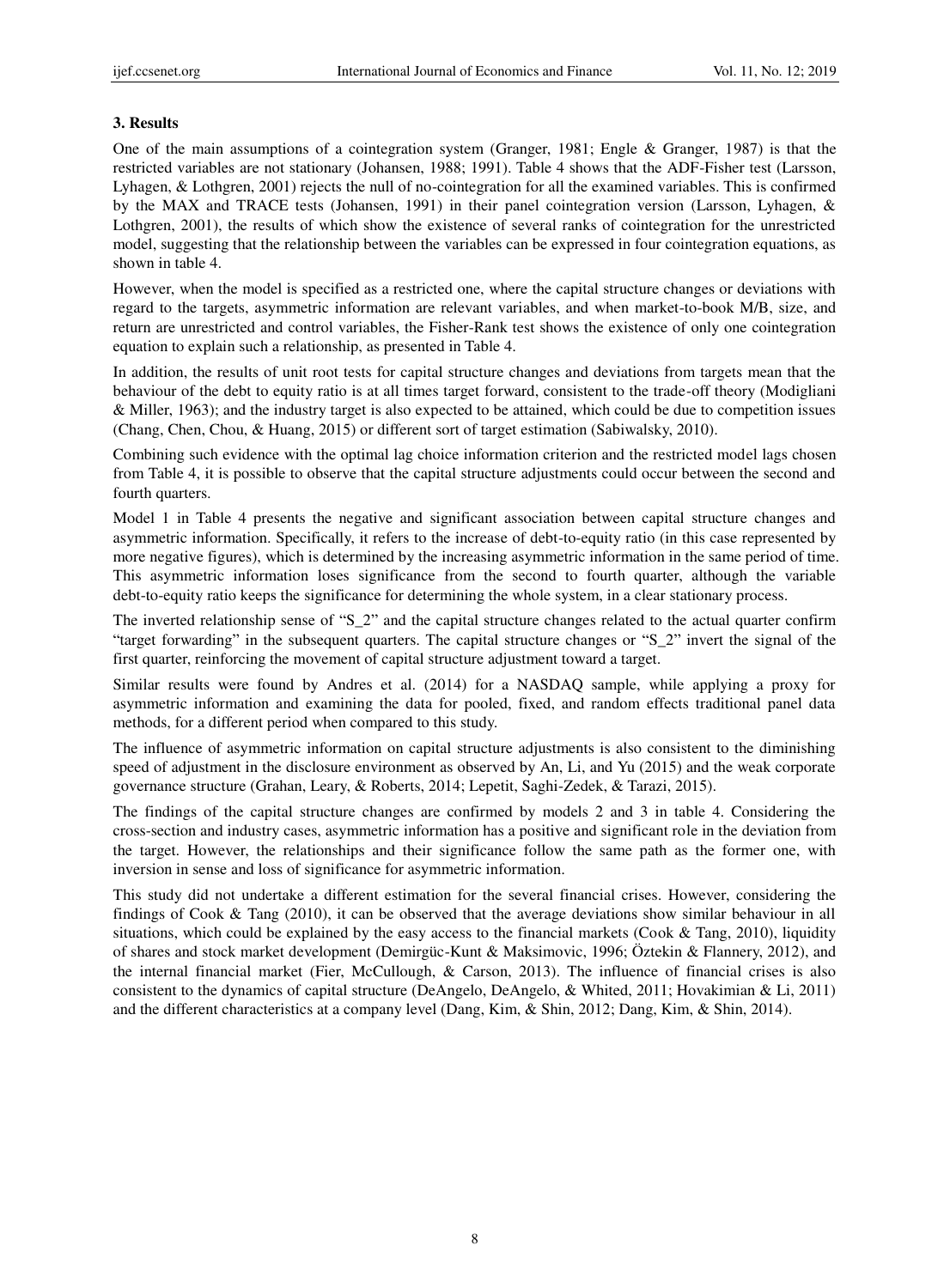| <b>UNIT ROOT TESTS</b>  |          |             |              |           |        |             |               |
|-------------------------|----------|-------------|--------------|-----------|--------|-------------|---------------|
| Method                  |          |             |              | Variables |        |             |               |
|                         | 1-var de | de-av_id_de | de-av ind de | $S_2$     | MВ     | <b>SIZE</b> | <b>RETURN</b> |
| LLC                     | 0.0000   | 0.0036      | 0.0036       | 0.0000    | 0.0000 | 1.0000      | 0.0000        |
| <b>Breitung</b>         | 0.0000   | 1.0000      | 1.0000       | 0.0000    | 0.4858 | 0.6232      | 0.0000        |
| <b>IPS</b>              | 0.0000   | 0.0000      | 0.0000       | 0.0000    | 0.0000 | 0.0000      | 0.0000        |
| ADF-Fisher              | 0.0000   | 0.0000      | 0.0000       | 0.0000    | 0.0000 | 0.0000      | 0.0000        |
| PP-Fisher               | 0.0000   | 0.0000      | 0.0000       | 0.0000    | 0.0000 | 0.0000      | 0.0000        |
| <b>FISHER RANK TEST</b> |          |             |              |           |        |             |               |
| Unrestricted            | 4        | 4           | 4            |           |        |             |               |
|                         |          |             |              |           |        |             |               |

#### Table 4. Unit root tests, rank test, and VECM estimates

| Restricted                   | 1<br>1      | 1                     |             |             |              |              |  |
|------------------------------|-------------|-----------------------|-------------|-------------|--------------|--------------|--|
|                              |             | <b>VECM ESTIMATES</b> |             |             |              |              |  |
|                              |             | Model 1               |             | Model 2     |              | Model 3      |  |
|                              | coef.       | t-stat                | coef.       | t-stat      | coef.        | t-stat       |  |
| Cointegration equation       |             |                       |             |             |              |              |  |
| 1-VAR_DE                     | 1.000000    |                       |             |             |              |              |  |
| DE-AV_ID_DE                  |             |                       | 1.000000    |             |              |              |  |
| DE-AV_IND_DE                 |             |                       |             |             | 1.000000     |              |  |
| $S_2$                        | -3501.4790  | $-23.3519$            | 4624.9760   | 29.6729     | $-1060.9290$ | $-30.1322$   |  |
| Constant                     | 72.362730   |                       | -94.773000  |             | 21.727970    |              |  |
| <b>Error correction</b>      |             |                       |             |             |              |              |  |
| $1-VAR$ <sub>DE</sub> $(-1)$ | $-0.970772$ | $-82.947700$          |             |             |              |              |  |
| $1-VAR_DE(-2)$               | $-0.948017$ | -59.206400            |             |             |              |              |  |
| $1-VAR$ DE $(-3)$            | $-0.931384$ | -48.360600            |             |             |              |              |  |
| $1-VAR$ DE $(-4)$            | $-0.453148$ | $-11.365700$          |             |             |              |              |  |
| $DE-AV\_ID\_DE(-1)$          |             |                       | 0.288184    | 24.782900   |              |              |  |
| $DE-AV$ ID DE $(-2)$         |             |                       | $-0.247474$ | -19.446900  |              |              |  |
| DE-AV_IND_DE (-1)            |             |                       |             |             | 0.288559     | 24.806700    |  |
| DE-AV_IND_DE (-2)            |             |                       |             |             | $-0.247277$  | $-19.437000$ |  |
| $S_2(-1)$                    | $-5.855850$ | $-0.388360$           | 1.781973    | 2.765120    | 1.656769     | 2.563310     |  |
| $S_2(-2)$                    | 4.935737    | 0.333660              | 0.607971    | 0.973300    | 0.514763     | 0.823070     |  |
| $S_2(-3)$                    | $-7.138713$ | $-0.062563$           |             |             |              |              |  |
| $S_2(4)$                     | 9.885883    | 0.718910              |             |             |              |              |  |
| Constant                     | $-0.629853$ | $-0.560350$           | $-0.053984$ | $-1.150540$ | $-0.565270$  | $-1.204120$  |  |
| MB                           | 0.000044    | 0.049160              | $-0.000007$ | $-0.147750$ | $-0.000007$  | $-0.146300$  |  |
| <b>SIZE</b>                  | 0.033915    | 0.475440              | 0.004531    | 1.501180    | 0.004715     | 1.561420     |  |
| <b>RETURN</b>                | $-0.150082$ | $-0.291960$           | $-0.095939$ | $-3.864030$ | $-0.098357$  | $-3.963400$  |  |
| R-squared                    | 0.487677    |                       | 0.099638    |             | 0.099717     |              |  |
| Adj. R-squared               | 0.486891    |                       | 0.098843    |             | 0.098922     |              |  |
| Sum sq. resids               | 647387.6    |                       | 1842.948    |             | 1842.786     |              |  |
| S.E. equation                | 9.099853    |                       | 0.450992    |             | 0.450972     |              |  |
| F-statistic                  | 620.1599    |                       | 125.3409    |             | 125.4518     |              |  |
| Log likelihood               | -28398.07   |                       | $-5642.771$ |             | $-5642.371$  |              |  |
| Akaike AIC                   | 7.256052    |                       | 1.246256    |             | 1.246168     |              |  |
| Schwarz SC                   | 7.267616    |                       | 1.253314    |             | 1.253226     |              |  |
| Mean dependent               | 0.005393    |                       | 0.003695    |             | 0.003695     |              |  |
| S.D. dependent               | 12.70368    |                       | 0.475082    |             | 0.475082     |              |  |

*Note.* Table 4 presents the unit root tests, maximum likelihood and trace statistics, and cointegration equations for the restricted models containing capital structure changes, deviation from the cross-section target, and deviation from the industry target. The unit root tests have the null of no-cointegration of variable time series and present the p-values of the tests for each variable. The Fisher rank test presents only the number of cointegration equations where the maximum likelihood and trace statistics converge, and where the number of cointegration equations jointly explain the relationship. "Unrestricted" refers to the models with five variables, and "restricted" is related to models with two restricted variables and three unrestricted ones. The relationship between restricted variables has been chosen from the Akaike and Schwarz Bayesian information criterion, with four lags for capital structure changes and two lags for deviation from the targets. VECM estimates present the long run relationship coefficients and its correction in the short run, all with coefficient followed by their t-statistics for checking the significance of the results.

Source: Author.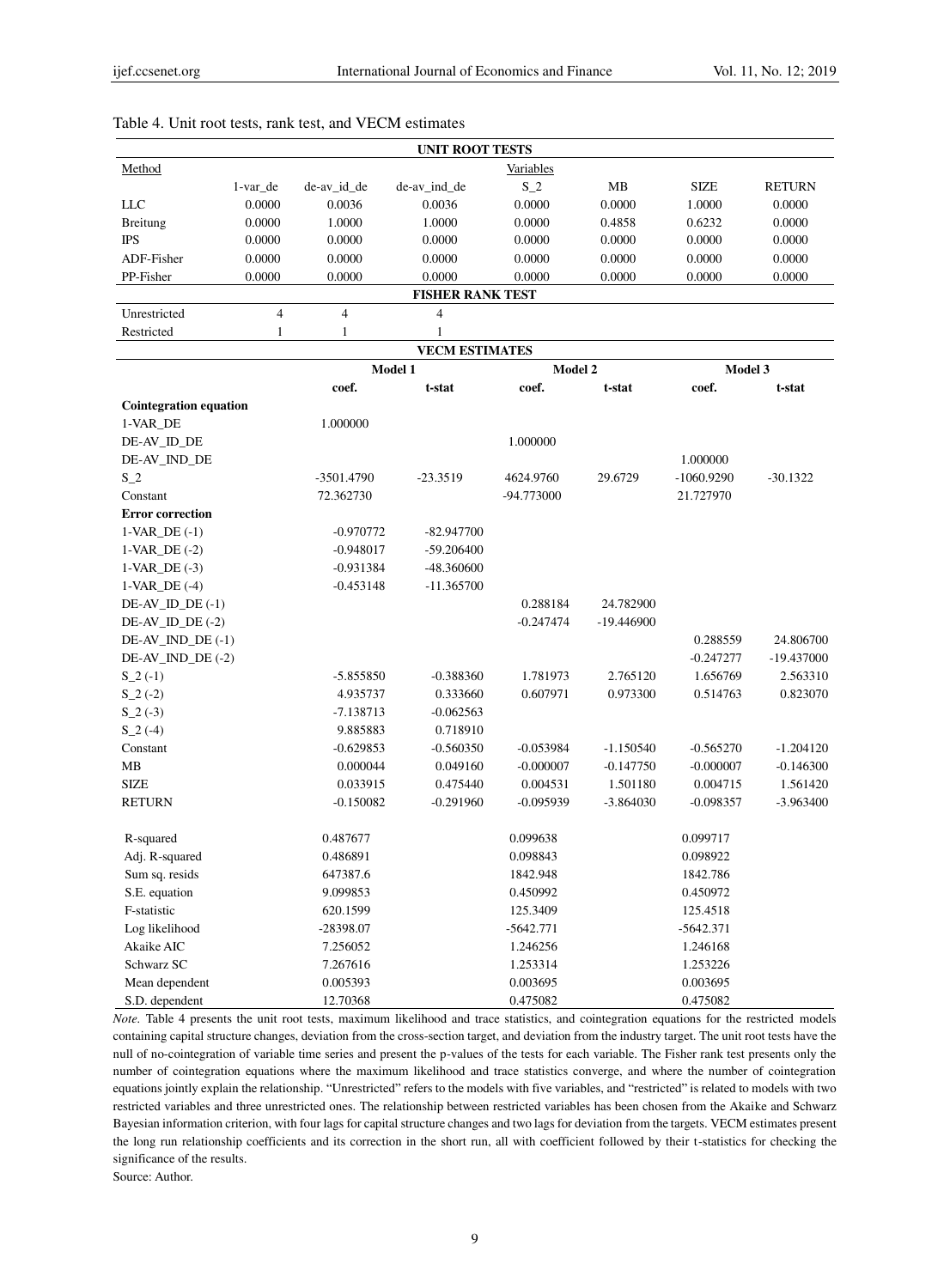#### **4. Discussion**

The impact of asymmetric information is significant, both in the capital structure changes and in the deviations of a company's or industry's capital structure targets. However, such a long run relationship is strongly influenced by its own capital structure movement.

Further, the dynamic trade-off theory is improved from two aspects. First, beyond the seminal works of tax shield and bankruptcy risk, the deviations and subsequent movement toward a target are influenced by asymmetric information that could be captured by a measure that is easy to compute and available. Second, the power of capital structure stationarity has to be considered in the model specifications. The influence of deviations from the target lasted for approximately four quarters, while the influence of another variable in the restricted model lasted for a single quarter. The dynamics of the capital structure warranted model specifications related to other variables in asymmetric information and traditional capital structure determinants. Such a finding relates to the pecking-order theory, where asymmetric information is among its foundations.

In financial market activities, particularly in portfolio selection, this study's findings suggest the monitoring of the asymmetric information measure. Despite being significant in only one quarter, the capital structure movements can be predicted, and consequently, the companies' strategic issues can be observed in advance, in addition to the managers' competing interests.

Panel cointegration appears to be a reliable model for assessing firm level capital structure decisions as well. It aligns the strength of panel data, generally applied in financial studies, to the powerful dynamics of time series. Such models could be useful in analysing several aspects of a capital structure.

The initial supposition of this study that asymmetric information has a relevant role in capital structure adjustments, seems to be confirmed. Furthermore, it was possible to find other prospects in the dynamics of funding decisions.

Certainly, the findings could be improved from different aspects, such as the inclusion of macroeconomic conditions, and developing markets and measures of capital structure adjustment on the models.

Therefore, this research has implications and innovations in some aspects, such as the estimates and analysis of capital structure adjustments, validation of the easy way of measuring asymmetric information and its consequences on the theoretical framework and an additional tool for the investors to forecast companies´ strategic decisions.

#### **References**

- Ahmad, F., Nasir, M., & Ahmad, M. (2017). Foreign direct investment, aggregate demand conditions and exchange rate nexus: A panel data analysis of BRICS economies. *Research in International Business and Finance*. https://doi.org/10.1016/j.ribaf.2017.04.041
- Akerlof, G. (1970). The market for "lemons": Quality uncertainty and the market mechanism. *The Quarterly Journal of Economics, 84*(3), 488-500. https://doi.org/10.2307/1879431
- Altunbas, Y., Di Tommaso, C., & Thornton, J. (2016). Do better-capitalizes banks lend less? Evidence from European banks. *Finance Research Letters, 17*, 246-250. https://doi.org/10.1016/j.frl.2016.03.022
- An, Z., Li, D., & Yu, J. (2015). Firm crash risk, information environment, and speed of leverage adjustment. *Journal of Corporate Finance, 31*, 132-151. https://doi.org/10.1016/j.jcorpfin.2015.01.015
- Andres, C., Cumming, D., Karabiber, T., & Schweizer, D. (2014). Do markets anticipate capital structure decisions? Feedback effects in equity liquidity. *Journal of Corporate Finance, 27*, 133-156. https://doi.org/10.1016/j.jcorpfin.2014.02.006
- Bakke, T., & Gu, T. (2017). Diversification and cash dynamics. *Journal of Financial Economics, 123,* 580-601. https://doi.org/10.1016/j.jfineco.2016.12.008
- Burret, H., Feld, L., & Köhler, E. (2016). (Un-)Sustainability of public finances in German Laender: A panel time series approach. *Economic Modelling, 53*, 254-265. DOI: https://doi.org/10.1016/j.econmod.2015.12.001
- Byoun, S. (2008). How and when do firms adjust their capital structures toward targets? *The Journal of Finance, LXIII*(6), 3069-3096. https://doi.org/10.1111/j.1540-6261.2008.01421.x
- Cerqueira, A., & Pereira, C. (2014). Financial reporting quality and information asymmetry in Europe. *British Accounting Review,* 32-51. Retrieved from https://bafa.group.shef.ac.uk/submission\_system/view\_submissions/index.php?download\_paper=41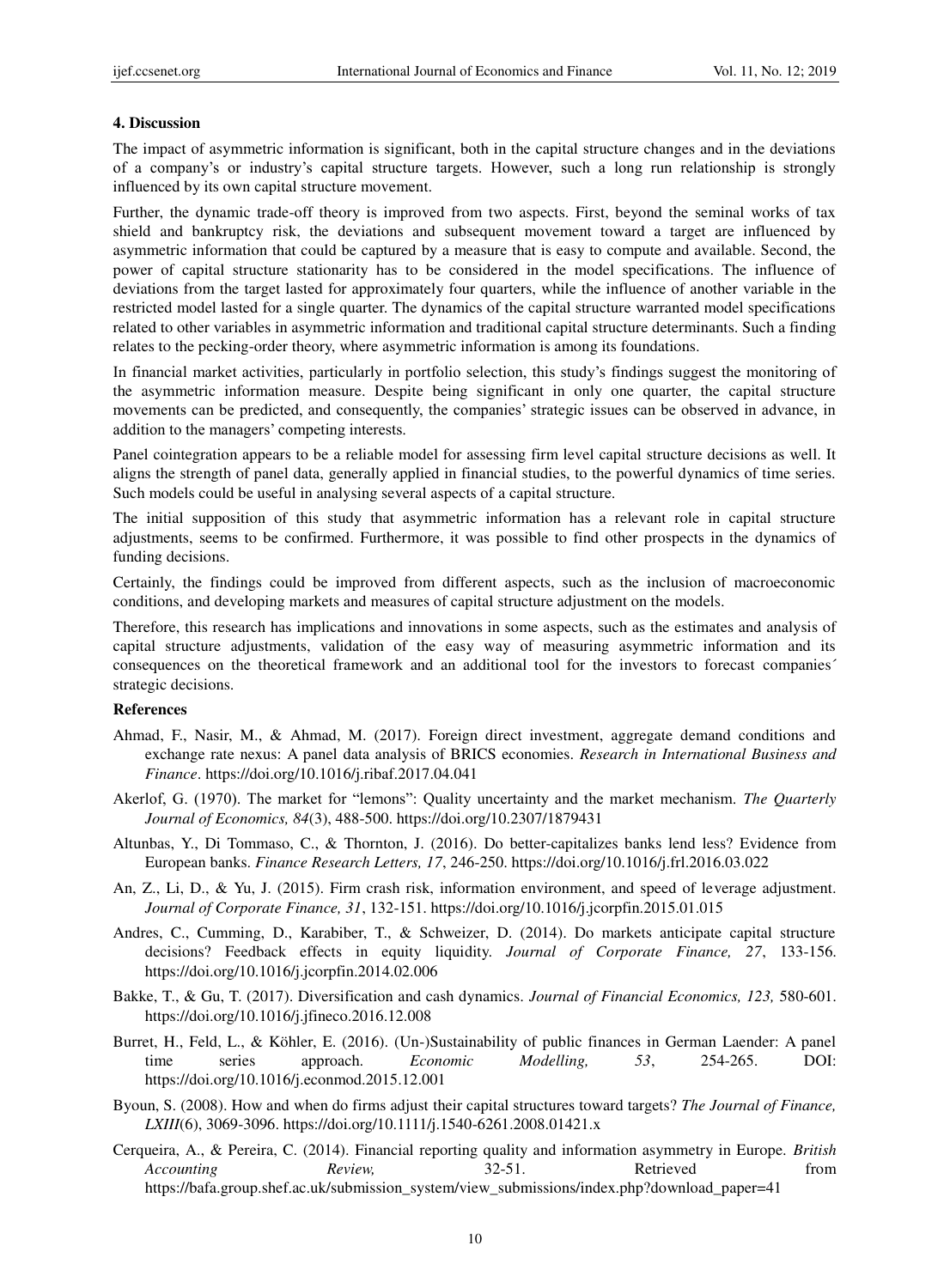- Chan, K., Menkveld, A., & Yang, Z. (2008). Information asymmetry and asset prices: Evidence from the China foreign share discount. *The Journal of Finance,* 159-196. https://doi.org/10.1111/j.1540-6261.2008.01313.x
- Chang, Y., Chen, Y., Chou, R. K., & Huang, T. (2015). Corporate governance, product market competition and dynamic capital structure. *Internation Review of Economics and Finance*. https://doi.org/10.1016/j.iref.2014.12.013
- Cook, D., & Tang, T. (2010). Macroeconomic conditions and capital structure adjustment speed. *Journal of Corporate Finance, 16*, 73-87. https://doi.org/10.1016/j.jcorpfin.2009.02.003
- Corwin, S., & Schultz, P. (2012a). A simple way to estimate bid and ask spreads from daily high and low prices. *The Journal of Finance,* 719-759. https://doi.org/10.1111/j.1540-6261.2012.01729.x
- Corwin, S., & Schultz, P. (2012b). Internet appendix for "A simple way to estimate bid-ask spreads from daily high and low prices". *The Journal of Finance*, 719-759. https://doi.org/10.1111/j.1540-6261.2012.01729.x
- Dang, V. A., Kim, M., & Shin, Y. (2012). Asymmetric capital structure adjustments: New evidence from dynamic panel threshold models. *Journal of Empirical Finance, 19*, 465-482. https://doi.org/10.1016/j.jempfin.2012.04.004
- Dang, V., & Garret, I. (2015). On capital structure adjustments. *Finance Research Letters, 14*, 56-63. DOI: https://doi.org/10.1016/j.frl.2015.05.016
- Dang, V., Kim, M., & Shin, Y. (2014). Asymmetric adjustment toward optimal capital structure: Evidence from a crisis. *International Review of Financial Analysis, 33*, 226-242. https://doi.org/10.1016/j.irfa.2014.02.013
- Dang, V., Kim, M., & Shin, Y. (2015). In search of robust methods for dynamic panel data models in empirical corporate finance. *Journal of Banking & Finance, 53*, 84-98. https://doi.org/10.1016/j.jbankfin.2014.12.009
- DeAngelo, H., DeAngelo, L., & Whited, T. (2011). Capital structure dynamics and transitory debt. *Journal of Financial Economics, 99*, 235-261. https://doi.org/10.1016/j.jfineco.2010.09.005
- Demirgüc-Kunt, A., & Maksimovic, V. (1996). Stock market development and financing choices of firms. *The World Bank Economic Review, 10*(2), 341-369. https://doi.org/10.1093/wber/10.2.341
- Demirgüc-Kunt, A., Feyen, E., & Levine, R. (2013). The evolving importance of banks and securities markets. *The World Bank Economic Review, 27*(3), 476-490. https://doi.org/10.1093/wber/lhs022
- Devos, E., Rahman, S., & Tsang, D. (2017). Debt covenants and the speed of capital structure adjustment. *Journal of Corporate Finance, 45,* 1-18. https://doi.org/10.1016/j.jcorpfin.2017.04.008
- Dickey, D., & Fuller, W. (1981). Likelihood ratio statistics for autoregressive time series with a unit root. *Econometrica,* 1057-1072. https://doi.org/10.2307/1912517
- Drakos, A., Kouretas, G., Stavroyiannis, S., & Zarangas, L. (2017). Is the Feldstein-Horioka puzzle still with us? National saving-investment dynamics and international capital mobility: A panel data analysis across EU member countries. *Journal of International Financial Markets, Institutions & Money, 47*, 76-88. DOI: https://doi.org/10.1016/j.intfin.2016.11.006
- Easley, D., & O´Hara, M. (1991). Order form and information in securities markets. *The Journal of Finance, 46*(3), 905-927. https://doi.org/10.1111/j.1540-6261.1991.tb03771.x
- Easley, D., & O´Hara, M. (2004). Information and cost of capital. *The Journal of Finance, 59*(4), 1553-1583. https://doi.org/10.1111/j.1540-6261.2004.00672.x
- Easley, D., Hvidkjaer, S., & O´Hara, M. (2002). Is information risk a determinant of asset returns? *The Journal of Finance, 57*(5), 2185-2221. https://doi.org/10.1111/1540-6261.00493
- Easley, D., Kiefer, N., & O´Hara, M. (1997). One day in the life of a very common stock. *The Review of Financial Studies, 10*(3), 805-835. https://doi.org/10.1093/rfs/10.3.805
- Easley, D., O´Hara, M., & Srinivas, P. (1998). Option volume and stock prices: Evidences on where informed traders trade. *The Journal of Finance, 53*(2), 431-465. https://doi.org/10.1111/0022-1082.194060
- Engle, R., & Granger, C. (1987). Co-integration and error correction: representation, estimation and testing. *Econometric, 55*(2), 251-276. https://doi.org/10.2307/1913236
- Faulkender, M., & Smith, J. (2016). Taxes and leverage at multinational corporations. *Journal of Financial Economics, 122*, 1-20. https://doi.org/10.1016/j.jfineco.2016.05.011
- Faulkender, M., Flannery, M., Hankins, K., & Smith, J. (2012). Cash flows and leverage adjustments. *Journal of*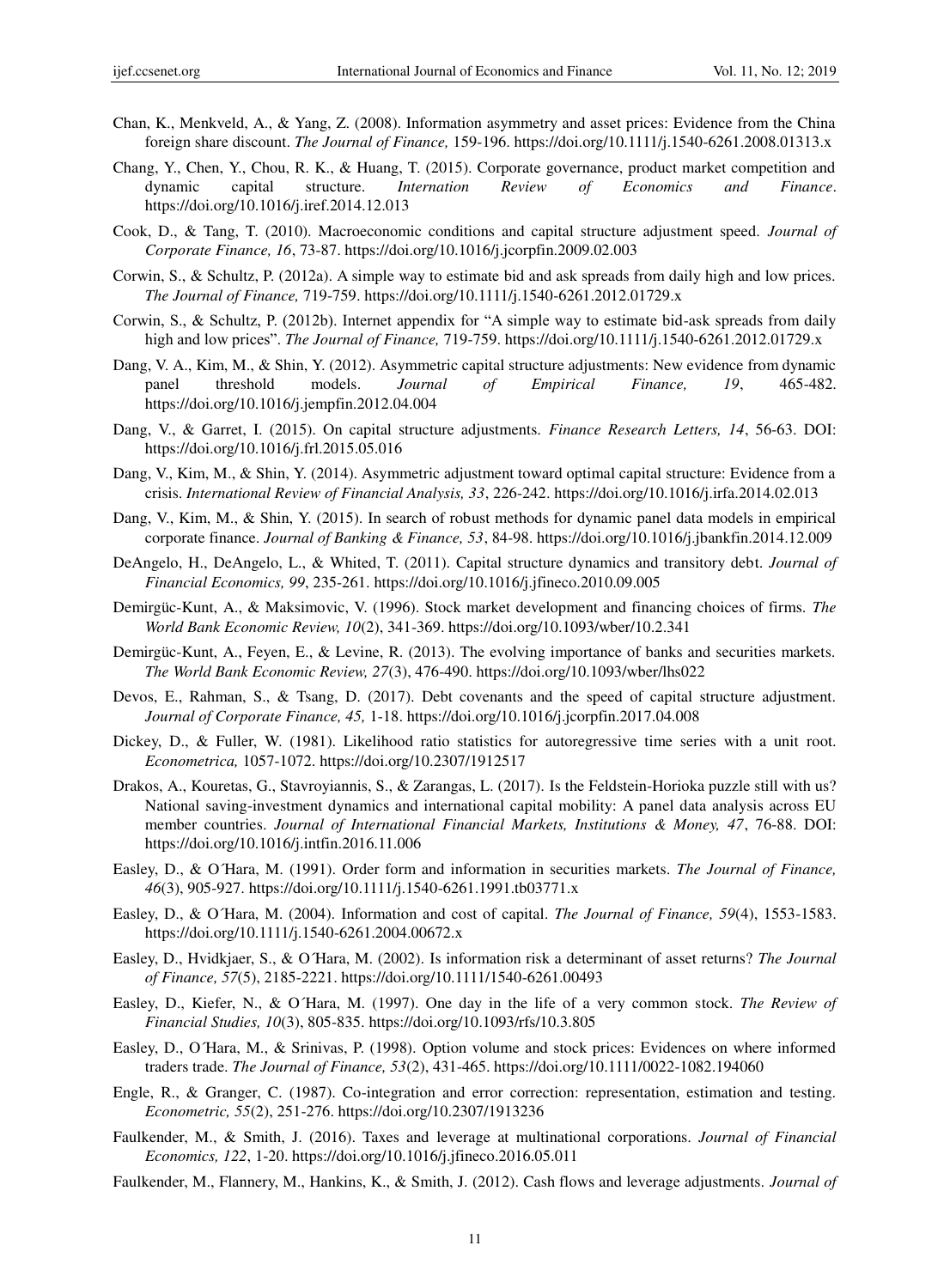*Financial Economics, 103*, 632-646. https://doi.org/10.1016/j.jfineco.2011.10.013

- Fier, S., McCullough, K., & Carson, J. (2013). Internal capital markets and the partial adjustment of leverage. *Journal of Banking and Finance, 37*, 1029-1039. https://doi.org/10.1016/j.jbankfin.2012.11.003
- Flannery, M., & Hankins, K. (2013). Estimating dynamic panel models in corporate finance. *Journal of Corporate Finance, 19*, 1-19. https://doi.org/10.1016/j.jcorpfin.2012.09.004
- French, K., & Roll, R. (1986). Stock return variances The arrival of information and the reaction of traders. *The Journal of Financial Economics, 17*, 5-26. Retrieved from http://www.sciencedirect.com/science/article/B6VBX-458WN9H-H/2/44fd7882c954da27b9afcbdbbca674c 6.
- Glosten, L., & Harris, L. (1988). Estimating the components of bid/ask spread. *Journal of Financial Economics,*  123-142. Retrieved from http://ac.els-cdn.com.ez67.periodicos.capes.gov.br/0304405X88900347/1-s2.0-0304405X88900347-main.p df?\_tid=86c30bfc-beae-11e4-bdca-00000aacb35f&acdnat=1425061932\_a8ef915f92b956be1f938d4477253 1a8.
- Glosten, L., & Milgron, P. (1985). Bid, ask and transaction prices in a specialist market with heterogeneously informed traders. *Journal of Financial Economics,* (14), 71-100. Retrieved from http://ac.els-cdn.com.ez67.periodicos.capes.gov.br/0304405X85900443/1-s2.0-0304405X85900443-main.p df?\_tid=4ee73cba-beab-11e4-8faa-00000aacb362&acdnat=1425060550\_c2e2f2a301a5ece3010dd7cf5cf7d1 ca.
- Grahan, J., Leary, M., & Roberts, M. (2014). A century of capital structure: The leveraging of corporate America. *Journal of Financial Economics*. https://doi.org/10.1016/j.jfineco.2014.08.005
- Granger, C. (1981). Some properties of time series data and their use in econometric model specification. *Journal of Econometrics, 16*, 121-130. Retrieved from http://ac.els-cdn.com.ez67.periodicos.capes.gov.br/0304407681900798/1-s2.0-0304407681900798-main.pd f?\_tid=ff5d3380-beae-11e4-8762-00000aacb35e&acdnat=1425062134\_77918a3735b14dec4b4deca755d87 91f.
- Granger, C. (2010). Some thoughts on the development of cointegration. *Journal of Econometrics, 158*, 3-6. https://doi.org/10.1016/j.jeconom.2010.03.002
- Halling, M., Yu, J., & Zechner, J. (2016). Leverage dynamics over the business cycle. *Journal of Financial Economics, 122*, 21-41. https://doi.org/10.1016/j.jfineco.2016.07.001
- Hasbrouck, J. (1988). Trades, quotes, inventories, and information. *Journal of Financial Economics,* 229-252. https://doi.org/10.1016/0304-405X(88)90070-0
- Hasbrouck, J. (1991). Measuring the information content of stock trades. *The Journal of Finance, 46*(1), 179-207. https://doi.org/10.1111/j.1540-6261.1991.tb03749.x
- Hasbrouck, J. (1996). Order characteristics and stock price evolution: An application to program trading. *Journal of Financial Economics, 4*, 129-149. https://doi.org/10.1016/0304-405X(95)00858-C
- Hasbrouck, J. (1999). Security bid/ask dynamics with discreteness and clustering: Simple strategies for modeling and estimation. *Journal of Financial Markets, 2*, 1-28. Retrieved from http://ac.els-cdn.com.ez67.periodicos.capes.gov.br/S1386418198000081/1-s2.0-S1386418198000081-main. pdf?\_tid=08ad4274-beb2-11e4-9c1e-00000aab0f26&acdnat=1425063438\_93f0d42ad7f6940a3b2d72ceda3 81cd2.
- Hasbrouck, J. (2007). *Empirical market microstructure: the institutions, economics, and econometrics of securities trading*. New York: Oxford University Press.
- Hasbrouck, J., & Saar, G. (2009). Technology and liquidity provision: The blurring of traditional definitions. *Journal of Financial Markets,* 143-172. https://doi.org/10.1016/j.finmar.2008.06.002
- Hasbrouck, J., & Saar, G. (2013). Low-latency trading. *Journal of Financial Markets,* 646-679. https://doi.org/10.1016/j.finmar.2013.05.003
- Hasbrouck, J., & Seppi, D. (2001). Common factors in prices, order flows, and liquidity. *Journal of Financial Economics, 59*(2001), 383-411. http://ac.els-cdn.com.ez67.periodicos.capes.gov.br/S0304405X0000091X/1-s2.0-S0304405X0000091X-ma in.pdf?\_tid=a9a53116-beb0-11e4-bdcf-00000aab0f6c&acdnat=1425062849\_058180a96f10a0b62b8a7e379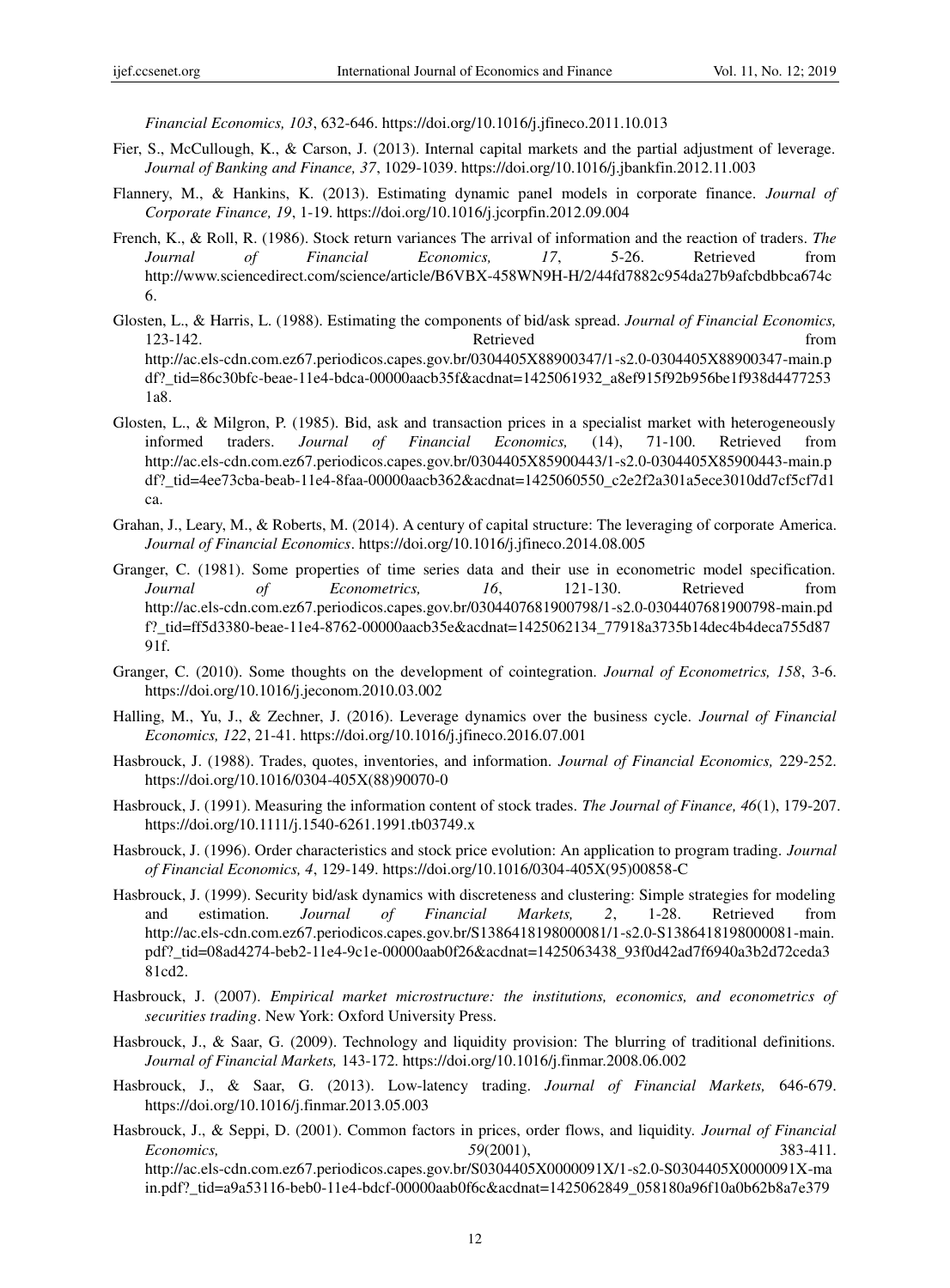5ae507d.

- Hovakimian, A., & Li, G. (2011). In search of conclusive evidence: How to test for adjustment to target capital structure. *Journal of Corporate Finance, 17*, 33-44. https://doi.org/10.1016/j.jcorpfin.2010.07.004
- Jensen, M., & Meckling, W. (1976). Theory of firm: managerial behavior, agency costs and ownership structure. *Journal of Financial Economics. 3*(4), 305-360. https://doi.org/10.1016/0304-405X(76)90026-X
- Johansen, S. (1988). Statistical analysis of cointegration vectors. *Journal of Economics Dynamics and Control. 12*(2-3), 231-254. https://doi.org/10.1016/0165-1889(88)90041-3
- Johansen, S. (1991). Estimation and hypothesis testing of cointegration. *Econometrica,* 1551-1580. https://doi.org/10.2307/2938278
- Karstanje, D., Sojli, E., Tham, W., & Van Der Wel, M. (2013). Economic valuation of liquidity timing. *Journal of Banking & Finance, 37*, 5073-5087. https://doi.org/10.1016/j.jbankfin.2013.09.010
- Konopczak, K., & Welfe, A. (2017). Convergence-driven inflation and the channels of its absorption. *Journal of Policy Modelling*. https://doi.org/10.1016/j.jpolmod.2017.02.001
- Larsson, R., Lyhagen, J., & Lothgren, M. (2001). Likelihood based cointegration tests in heterogeneous panels. *Econometrics Journal, 4*(2), 109-142. https://doi.org/10.1111/1368-423X.00059
- Leary, M., & Roberts, M. (2005). Do firms rebalance their capital structures? *The Journal of Finance, LX*(6), 2575-2619. https://doi.org/10.1111/j.1540-6261.2005.00811.x
- Lee, C., & Ready, M. (1991). Inferring trade direction from intraday data. *The Journal of Finance, 46*(2), 733-746. https://doi.org/10.2307/2328845
- Lepetit, L., Saghi-Zedek, N., & Tarazi, A. (2015). Excess control rights, bank capital structure adjustments, and lending. *Journal of Financial Economics, 115*, 574-591. https://doi.org/10.1016/j.jfineco.2014.10.004
- Li, J., & Tang, D. (2016). The leverage externalities of credit default swaps. *Journal of Financial Economics, 120*, 491-513. https://doi.org/10.1016/j.jfineco.2016.02.005
- Li, K., & Lin, B. (2016). Impact of energy technology patents in China: Evidence from a panel cointegration and error correction model. *Energy Policy, 89*, 214-223. https://doi.org/10.1016/j.enpol.2015.11.034
- Lim, S., & Basnet, H. (2017). International migration, workers´ remittances and permanent income hypothesis. *World Development*. https://doi.org/10.1016/j.worlddev.2017.03.028
- Lin, C. (2014). Estimation accuracy of high-low spread estimator. *Finance Research Letters, 11*, 54-62. https://doi.org/10.1016/j.frl.2013.05.004
- Liu, B., Liu, Y., Pen, J., & Yang, J. (2017). Optimal capital structure and credit spread under incomplete information. *International Review of Economics and Finance, 49*, 596-611. https://doi.org/10.1016/j.iref.2017.03.020
- Liu, G., & Zhang, C. (2016). The dynamic linkage between insurance activities and banking credit: Some new evidence from global countries. *International Review of Economics and Finance, 44,* 40-53. https://doi.org/10.1016/j.iref.2016.03.002
- Lockhart, G. (2014). Credit lines and leverage adjustments. *Journal of Corporate Finance, 25*, 274-288. https://doi.org/10.1016/j.jcorpfin.2013.12.011
- Madhavan, A. (2000). Market microstructure: A survey. *Journal of Financial Markets, 3*, 205-258. Retrieved from

http://ac.els-cdn.com.ez67.periodicos.capes.gov.br/S1386418100000070/1-s2.0-S1386418100000070-main. pdf?\_tid=fd15696c-beb3-11e4-8b40-00000aacb362&acdnat=1425064278\_7be6f98e7ee4972a9363bc1f02d 19f4a.

- Mai, Y., Meng, L., & Ye, Z. (2017). Regional variation in the capital structure adjustment speed of listed firms: Evidence from China. *Economic Modelling 64*, 288-294. https://doi.org/10.1016/j.econmod.2017.03.028
- Maskara, P., & Mullineaux, D. (2011). Information asymmetry and self-selection bias in bank loan announcement studies. *Journal of Financial Economics, 101*, 684-694. https://doi.org/10.1016/j.jfineco.2011.03.019
- McMillan, D., & Camara, O. (2012). Dynamic capital structure adjustment: US MNCs & DCs. *Journal of Multinational Financial Management, 22*, 278-301. https://doi.org/10.1016/j.mulfin.2012.10.001